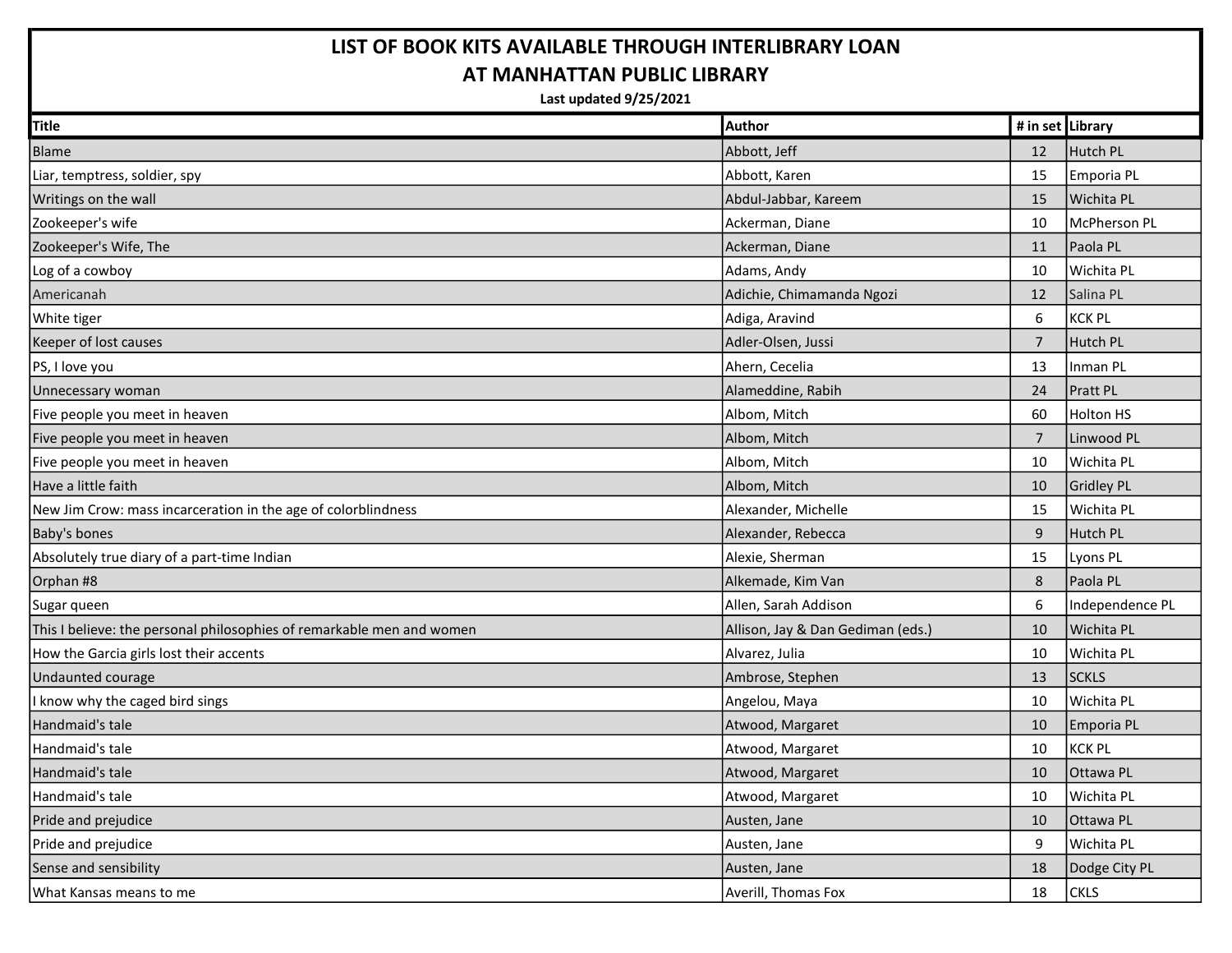| Title                                           | Author                     | # in set Library |                   |
|-------------------------------------------------|----------------------------|------------------|-------------------|
| Crispin: the cross of lead                      | Avi                        | 9                | Parsons PL        |
| Secret school                                   | Avi                        | 12               | Ottawa PL         |
| True confessions of Charlotte Doyle             | Avi                        | 12               | Ottawa PL         |
| Tuck everlasting                                | Babbitt, Natalie           | 8                | Little River PL   |
| Ship breaker                                    | Bacigalupi, Paolo          | 9                | Clifton-Clyde Sch |
| Man called Ove                                  | Backman, Fredrik           | 10               | Gridley PL        |
| Man called Ove                                  | Backman, Fredrik           | 11               | Salina PL         |
| Man called Ove                                  | Backman, Fredrik           | $\overline{5}$   | Winfield PL       |
| Man Called Ove                                  | Backman, Fredrik           | 10               | Wichita PL        |
| Man Called Ove, A                               | Backman, Fredrik           | 9                | Paola PL          |
| My grandmother asked me to tell you she's sorry | Backman, Fredrik           | 12               | Emporia PL        |
| My Grandmother Asked Me to Tell You She's Sorry | Backman, Fredrik           | 10               | Paola PL          |
| Sound of a wild snail eating                    | Bailey, Elisabeth Tova     | $\overline{7}$   | Independence PL   |
| Ogallala Road                                   | Bair, Julene               | 10               | Gridley PL        |
| Journals of Lewis and Clark                     | Bakeless, John (ed.)       | 13               | <b>Baldwin PL</b> |
| <b>Chasing Vermeer</b>                          | Balliett, Blue             | 12               | Ottawa PL         |
| Elegance of the hedgehog                        | Barbery, Muriel            | 8                | <b>KCK PL</b>     |
| Six of crows                                    | Bardugo, Leigh             | 20               | Sterling PL       |
| Sense of an ending                              | Barnes, Julian             | 10               | Wichita PL        |
| Peter and the starcatchers                      | Barry, Dave                | 10               | McPherson PL      |
| Snap                                            | Bauer, Belinda             | 11               | Hutch PL          |
| Wonderful wizard of Oz                          | Baum, L. Frank             | 4                | Louisburg PL      |
| Atomic city girls                               | Beard, Janet               | 15               | Emporia PL        |
| Corpse at the carnival                          | Bellairs, George           | 14               | Hutch PL          |
| Immortalists                                    | Benjamin, Chloe            | 15               | Emporia PL        |
| Midnight in the garden of good and evil         | Berendt, Michael           | 10               | Wichita PL        |
| Midnight in the garden of good and evil         | Berendt, Michael           | 8                | Hutch PL          |
| Art of mending                                  | Berg, Elizabeth            | 10               | Wichita PL        |
| Penderwicks                                     | Birdsall, Jeanne           | 12               | McPherson PL      |
| Friday night lights                             | Bissinger, H.G.            | 4                | Ellinwood Lib     |
| Readers of Broken Wheel recommend               | Bivald, Katarina           | 10               | Wichita PL        |
| Postmistress                                    | Blake, Sarah               | 8                | Paola PL          |
| <b>Liberating Paris</b>                         | Bloodworth-Thomason, Linda | 10               | Wichita PL        |
| Those who save us                               | Blum, Jenna                | $\overline{7}$   | <b>KCK PL</b>     |
| Those who save us                               | Blum, Jenna                | 12               | Salina PL         |
| Tales of a fourth grade nothing                 | Blume, Judy                | 12               | Ottawa PL         |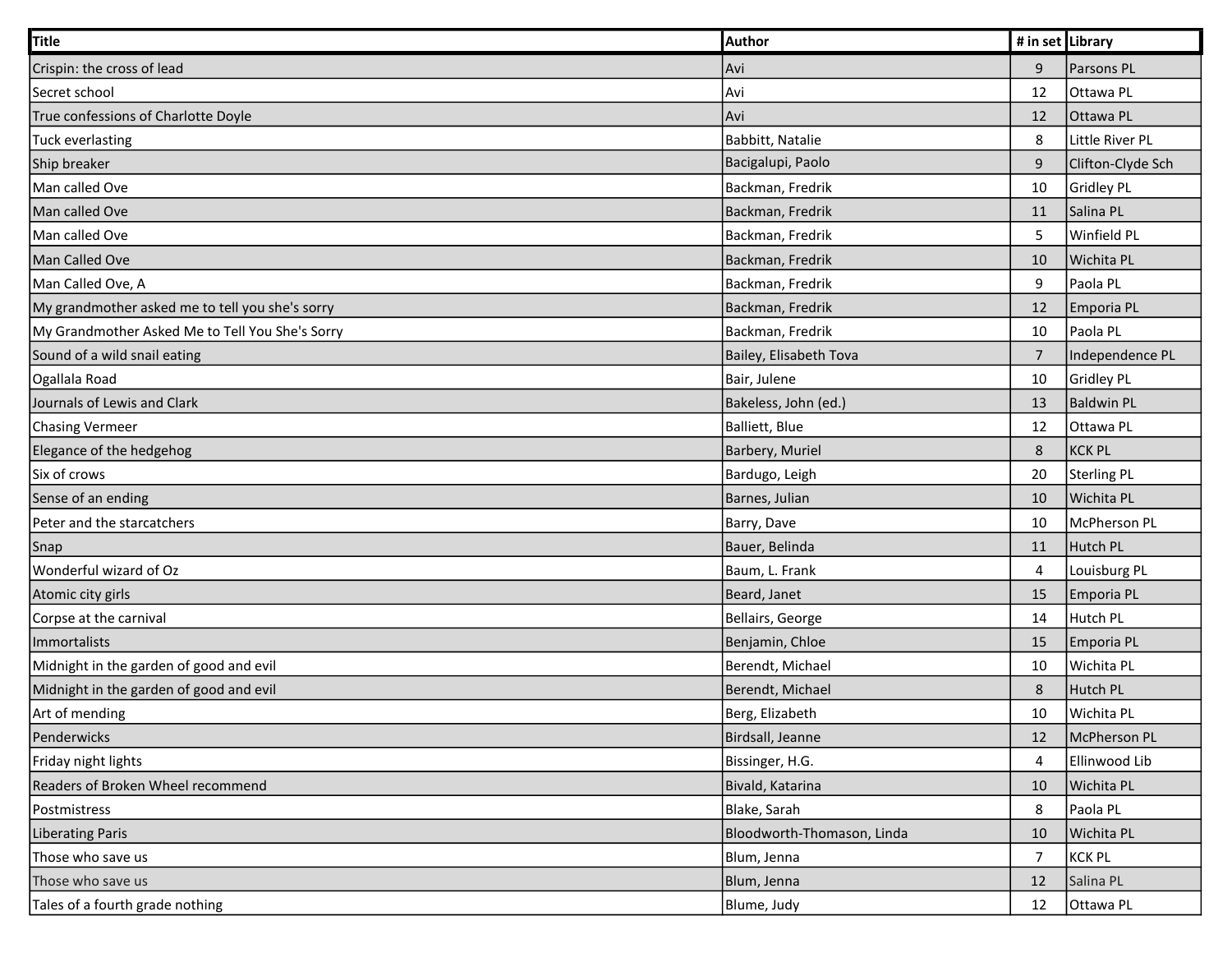| Title                                                             | Author               | # in set Library |                      |
|-------------------------------------------------------------------|----------------------|------------------|----------------------|
| Sandcastle girls                                                  | Bohjalian, Chris     | 20               | <b>Pratt PL</b>      |
| Ruby                                                              | Bond, Cynthia        | 10               | Gridley PL           |
| River's edge                                                      | Bostwick, Marie      | $\sqrt{6}$       | Linwood PL           |
| Cook's tour                                                       | Bourdain, Anthony    | 8                | BonnerSpgsPL         |
| Street cat named Bob                                              | Bowen, James         | 10               | Wichita PL           |
| Complaint free world                                              | Bowen, Will          | 10               | Haven PL             |
| Boy in the striped pajamas                                        | Boyne, John          | $\,8\,$          | Independence PL      |
| Boy in the striped pajamas                                        | Boyne, John          | $\boldsymbol{6}$ | <b>KCK PL</b>        |
| Fahrenheit 451                                                    | Bradbury, Ray        | 15               | Newton PL            |
| Fahrenheit 451                                                    | Bradbury, Ray        | 13               | <b>SCKLS</b>         |
| Fahrenheit 451                                                    | Bradbury, Ray        | 17               | ValleyCenter PL      |
| Fahrenheit 451                                                    | Bradbury, Ray        | 9                | Wichita PL           |
| Sweetness at the bottom of the pie                                | Bradley, Alan        | 9                | Independence PL      |
| Toliver's secret                                                  | Brady, Esther Wood   | 12               | Ottawa PL            |
| Sweet far thing                                                   | Bray, Libba          | $\,8\,$          | <b>Hutch PHMS</b>    |
| One world: a global anthology of short stories                    | Brazier, Chris (ed.) | 23               | BonnerSpgsPL         |
| Moloka'i                                                          | Brennert, Alan       | 8                | Independence PL      |
| Hope's boy                                                        | Bridge, Andrew       | 9                | <b>Wellington PL</b> |
| Long way home                                                     | Brierley, Saroo      | 10               | Winfield PL          |
| Caddie Woodlawn                                                   | Brink, Carol Ryrie   | 12               | McPherson PL         |
| Shakespeare's Secret                                              | Broach, Elise        | 24               | Sterling HS          |
| Fine imitation                                                    | Brock, Amber         | 15               | Emporia PL           |
| Charlatan                                                         | Brock, Pope          | $\overline{7}$   | KCK PL               |
| <b>Wuthering heights</b>                                          | Bronte, Emily        | 10               | Ottawa PL            |
| DaVinci code                                                      | Brown, Dan           | 5                | Linwood PL           |
| Boys in the boat                                                  | Brown, Daniel        | 15               | Emporia PL           |
| Boys in the boat                                                  | Brown, Daniel        | 10               | Wichita PL           |
| Paper moon                                                        | Brown, Joe David     | 8                | BonnerSpgsPL         |
| Lost continent                                                    | Bryson, Bill         | $\boldsymbol{6}$ | Linwood PL           |
| Lost continent                                                    | Bryson, Bill         | 12               | Paola PL             |
| Walk in the Woods, A                                              | Bryson, Bill         | 15               | Paola PL             |
| Walk in the woods: rediscovering America on the Appalachian Trail | Bryson, Bill         | $\overline{5}$   | <b>KCK PL</b>        |
| Walk in the woods: rediscovering America on the Appalachian Trail | Bryson, Bill         | 10               | Louisburg PL         |
| Good earth                                                        | Buck, Pearl S        | 10               | Wichita PL           |
| Good Earth, The                                                   | Buck, Pearl S        | 3                | Paola PL             |
| Rain gods                                                         | Burke, James Lee     | 10               | Wichita PL           |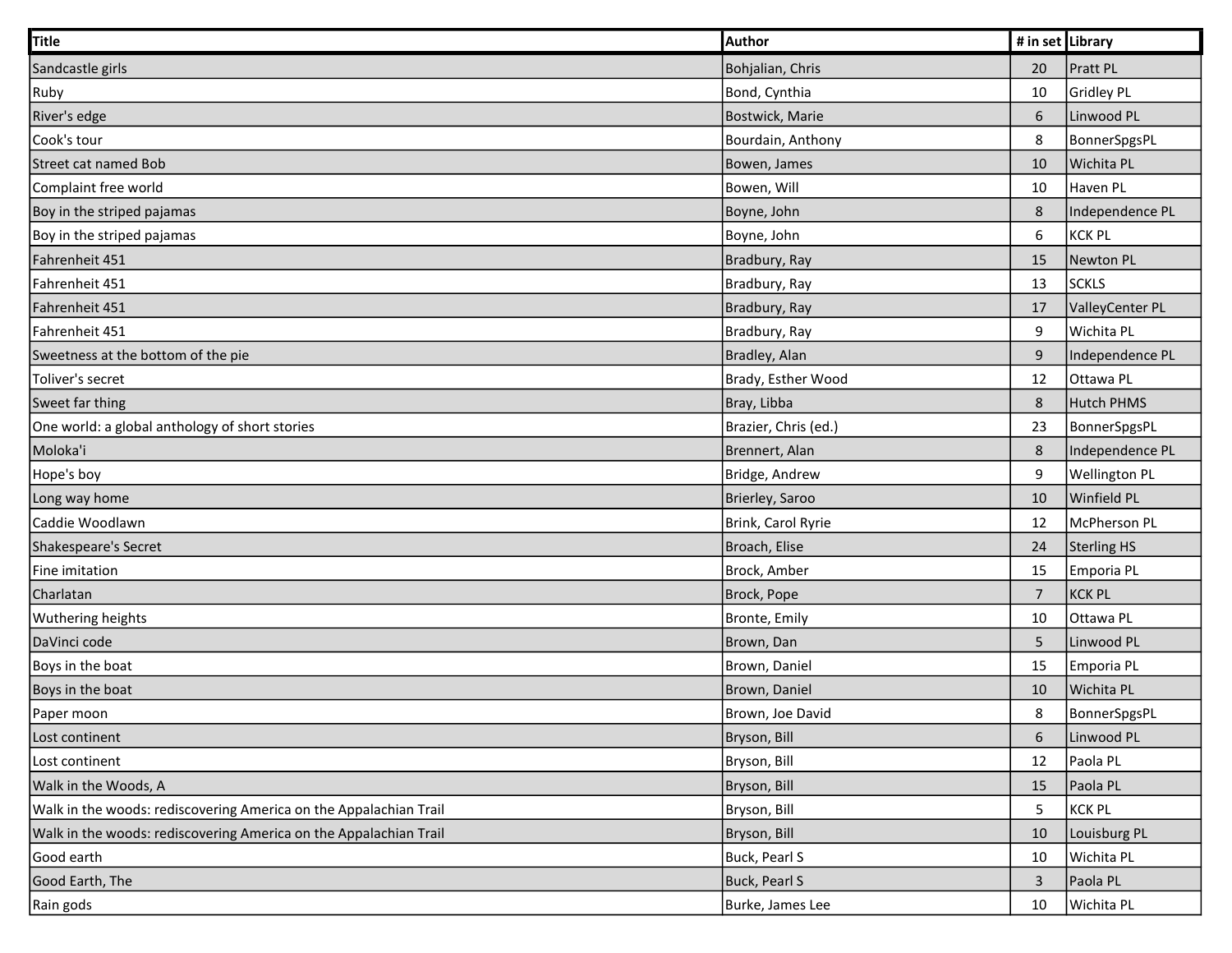| <b>Title</b>                                                      | Author                   | # in set Library |                   |
|-------------------------------------------------------------------|--------------------------|------------------|-------------------|
| Secret garden                                                     | Burnett, Frances Hodgson | 20               | McPherson PL      |
| In the presence of my enemies                                     | Burnham, Gracia          | 15               | <b>SCKLS</b>      |
| Cold sassy tree                                                   | Burns, Olive Ann         | 10               | Ottawa PL         |
| Miniaturist                                                       | Burton, Jessie           | 6                | Hutch PL          |
| Girls                                                             | Busch, Frederick         | 13               | <b>SCKLS</b>      |
| Storm front                                                       | Butcher, Jim             | $\,8\,$          | Independence PL   |
| Kindred                                                           | Butler, Octavia          | $\overline{7}$   | Independence PL   |
| Kindred                                                           | Butler, Octavia          | 10               | McPherson PL      |
| Kindred                                                           | Butler, Octavia          | 10               | Wichita PL        |
| Possession                                                        | Byatt, A.S.              | 10               | Wichita PL        |
| Quiet: the power of introverts in a world that can't stop talking | Cain, Susan              | 12               | Salina PL         |
| Etched in sand                                                    | Calcaterra, Regina       | $\overline{7}$   | <b>Hesston PL</b> |
| <b>Etched in Sand</b>                                             | Calcaterra, Regina       | 10               | Newton PL         |
| Let's take the long way home                                      | Caldwell, Gail           | 10               | Independence PL   |
| Beam of light                                                     | Camilleri, Andrea        | $\,8\,$          | Hutch PL          |
| Free days with George                                             | Campbell, Colin          | 15               | Emporia PL        |
| Line becomes a river: dispatches from the border                  | Cantu, Francisco         | 15               | Wichita PL        |
| In cold blood                                                     | Capote, Truman           | 22               | Dodge City PL     |
| In cold blood                                                     | Capote, Truman           | 10               | Independence PL   |
| In cold blood                                                     | Capote, Truman           | $\boldsymbol{6}$ | Linwood PL        |
| In cold blood                                                     | Capote, Truman           | 10               | Ottawa PL         |
| In cold blood                                                     | Capote, Truman           | 10               | Wichita PL        |
| Ender's game                                                      | Card, Orson Scott        | 20               | <b>Hesston PL</b> |
| Invictus                                                          | Carlin, John             | 6                | Independence PL   |
| High-end finish                                                   | Carlisle, Kate           | 6                | Hutch PL          |
| Gifted hands (revised kids' edition)                              | Carson, Ben              | 20               | Hillsboro PL      |
| My Antonia                                                        | Cather, Willa            | 15               | <b>SCKLS</b>      |
| My Antonia                                                        | Cather, Willa            | 10               | Wichita PL        |
| Chocolate touch                                                   | Catling, Patrick         | 18               | McPherson PL      |
| <b>Big sleep</b>                                                  | Chandler, Raymond        | 6                | Hutch PL          |
| Thirteen uncollected stories                                      | Cheever, John            | 10               | Wichita PL        |
| Someone not really her mother                                     | Chessman, Harriet Scott  | 15               | <b>SCKLS</b>      |
| Falling angels                                                    | Chevalier, Tracy         | 14               | Wichita PL        |
| Remarkable creatures                                              | Chevalier, Tracy         | 15               | Emporia PL        |
| Mrs. Lincoln's dressmaker                                         | Chiaverini, Jennifer     | 10               | Emporia PL        |
| Death by Darjeeling                                               | Childs, Laura            | 20               | Lyons PL          |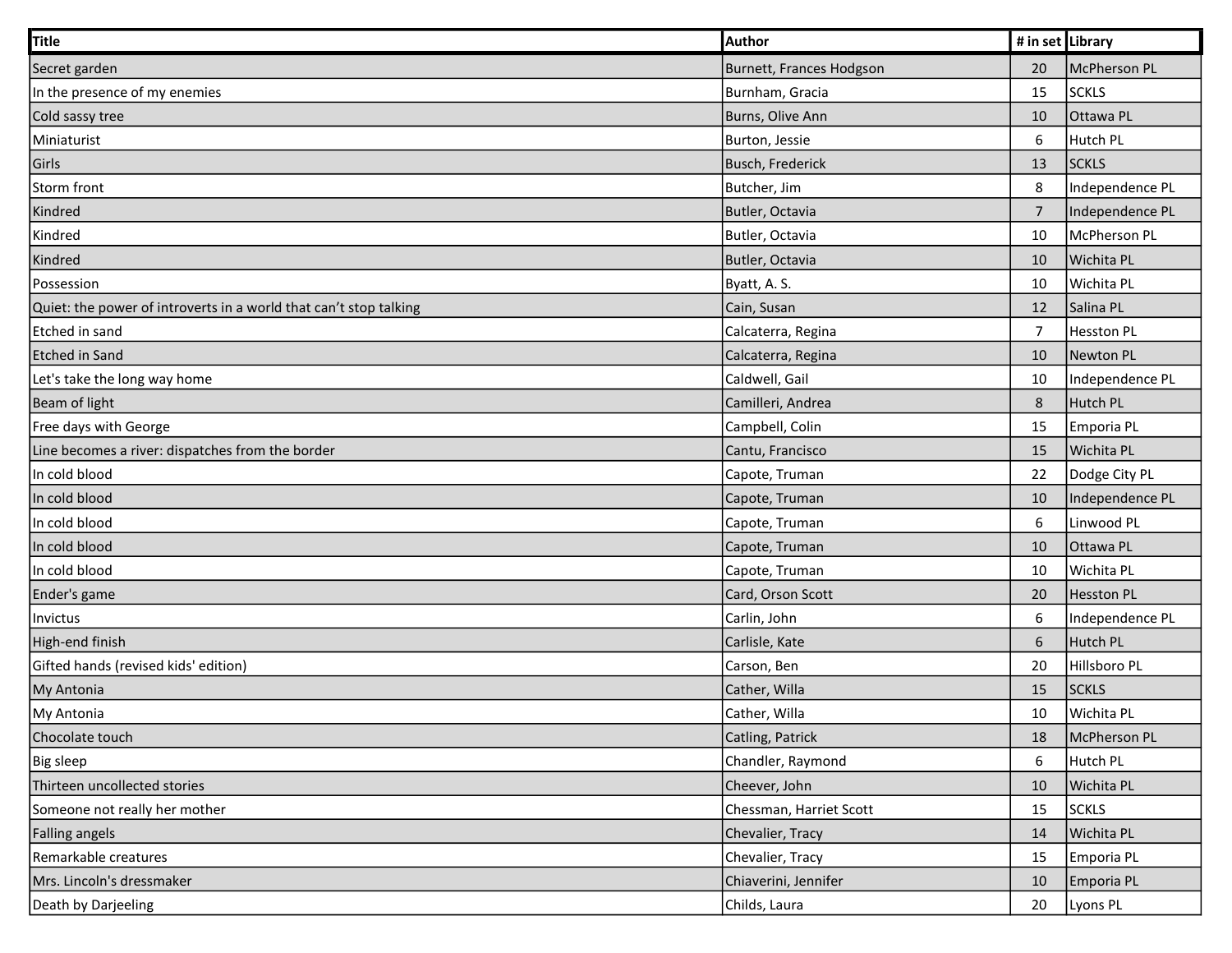| Title                                                                    | Author                | # in set Library |                        |
|--------------------------------------------------------------------------|-----------------------|------------------|------------------------|
| Awakening                                                                | Chopin, Kate          | 13               | <b>SCKLS</b>           |
| And then there were none                                                 | Christie, Agatha      | 10               | Wichita PL             |
| Mysterious affair at Styles                                              | Christie, Agatha      | 10               | Wichita PL             |
| Ramona the pest                                                          | Cleary, Beverly       | 12               | Ottawa PL              |
| Little bee                                                               | Cleave, Chris         | 6                | Independence PL        |
| Frindle                                                                  | Clements, Andrew      | 14               | McPherson PL           |
| Frindle                                                                  | Clements, Andrew      | 12               | Ottawa PL              |
| Last holiday concert                                                     | Clements, Andrew      | 10               | McPherson PL           |
| Week in the woods                                                        | Clements, Andrew      | 10               | McPherson PL           |
| Founding sisters and the Nineteenth Amendment                            | Clift, Eleanor        | 10               | Wichita PL             |
| Ready player one                                                         | Cline, Ernest         | 15               | <b>Holton PL</b>       |
| Ready, Player One                                                        | Cline, Ernest         | 15               | Holton PL              |
| Girls in white dresses                                                   | Close, Jennifer       | 10               | Wichita PL             |
| Between the world and me                                                 | Coates, Ta-Nehisi     | 15               | Wichita PL             |
| <b>Black Panther</b>                                                     | Coates, Ta-Nehisi     | 10               | Wichita PL             |
| Alchemist                                                                | Coelho, Paulo         | $\overline{7}$   | Independence PL        |
| Alchemist                                                                | Coelho, Paulo         | 10               | Wichita PL             |
| Aleph                                                                    | Coelho, Paulo         | 10               | Wichita PL             |
| Artemis Fowl: graphic novel                                              | Colfer, Eoin          | 20               | Ottawa PL              |
| Hunger games                                                             | Collins, Suzanne      | 5                | Independence PL        |
| Hunger games                                                             | Collins, Suzanne      | 12               | <b>Whitewater FRHS</b> |
| Late show                                                                | Connelly, Michael     | 11               | Hutch PL               |
| Woman in the woods                                                       | Connolly, John        | 11               | Hutch PL               |
| Destiny lost                                                             | Cooper, Michael D.    | 12               | Hutch PL               |
| Dark is Rising                                                           | Cooper, Susan         | 18               | Sterling HS            |
| 7 habits of highly effective people                                      | Covey, Stephen        | 30               | Hutch CF-E             |
| Kinship concealed: Amish Mennonite - African American family connections | Cranford, Sharon      | 15               | Wichita PL             |
| Share in death                                                           | Crombie, Deborah      | 10               | Hutch PL               |
| Passage                                                                  | Cronin, Justin        | 10               | Independence PL        |
| Pope Joan                                                                | Cross, Donna Woolfolk | 15               | <b>SCKLS</b>           |
| Dark matter                                                              | Crouch, Blake         | 12               | Emporia PL             |
| Saffron kitchen                                                          | Crowther, Yasmin      | 10               | KCK PL                 |
| Hours                                                                    | Cunningham, Michael   | 10               | Wichita PL             |
| Catherine Called Birdy                                                   | Cushman, Karen        | 16               | Sterling HS            |
| Navigator                                                                | Cussler, Clive        | $\overline{7}$   | Paola PL               |
| James and the giant peach                                                | Dahl, Roald           | 12               | Ottawa PL              |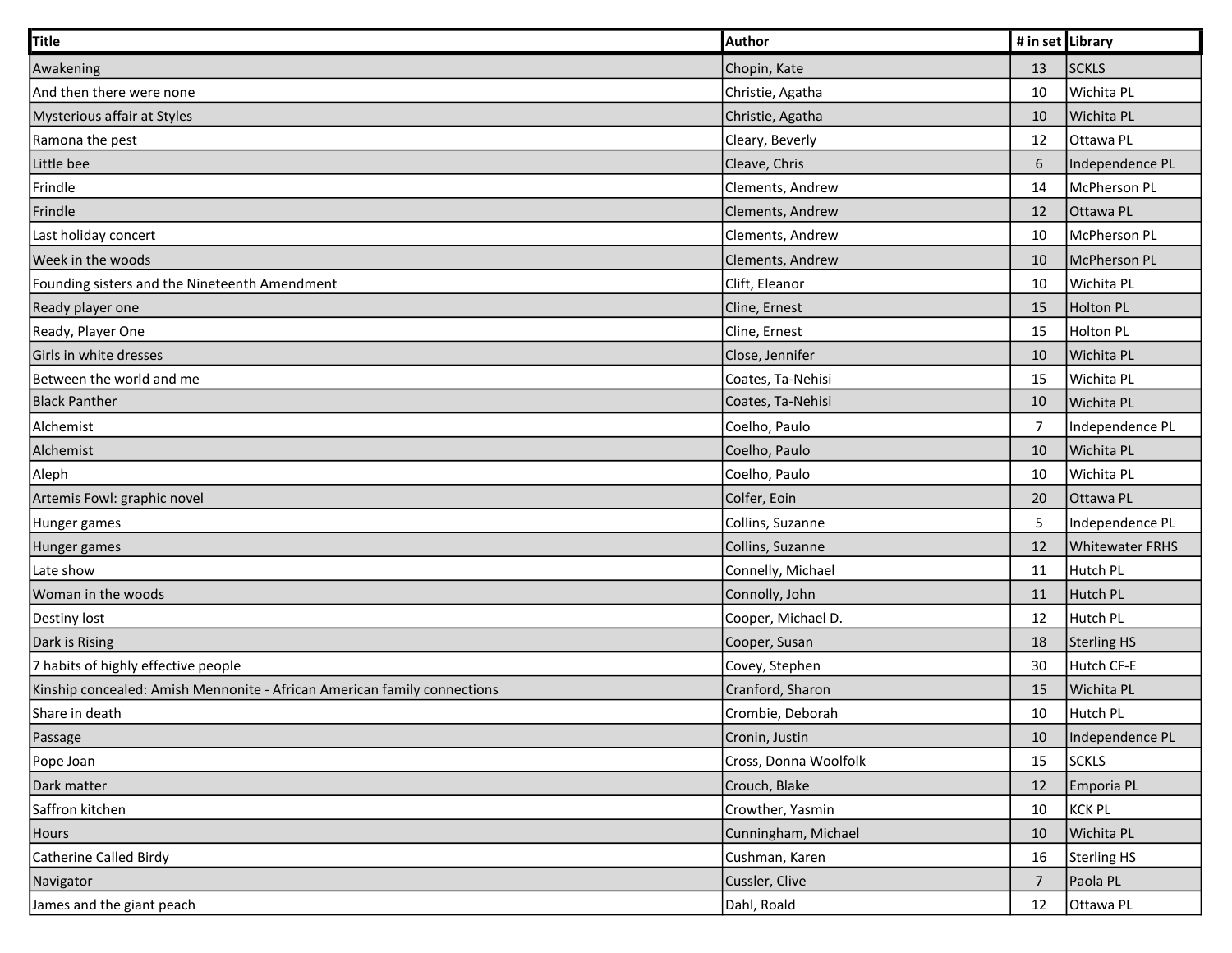| <b>Title</b>                                                                                     | Author               | # in set Library |                      |
|--------------------------------------------------------------------------------------------------|----------------------|------------------|----------------------|
| Persian pickle club                                                                              | Dallas, Sandra       | 10               | Wichita PL           |
| <b>Tallgrass</b>                                                                                 | Dallas, Sandra       | 10               | Independence PL      |
| Maze runner                                                                                      | Dashner, James       | 9                | HamiltonCoPL         |
| Spare parts : four undocumented teenagers, one ugly robot, and the battle for the American dream | Davis, Joshua        | 14               | <b>Newton PL</b>     |
| Spare parts : four undocumented teenagers, one ugly robot, and the battle for the American dream | Davis, Joshua        | 25               | Hesston PL           |
| Life is so good                                                                                  | Dawson, George       | 10               | <b>Wellington PL</b> |
| Last cattle drive                                                                                | Day, Robert          | 10               | Wichita PL           |
| Corelli's mandolin                                                                               | DeBernieres, Louis   | 10               | Wichita PL           |
| Day the world came to town: 9/11 in Gander, Newfoundland                                         | DeFede, Jim          | 10               | Wichita PL           |
| Robinson Crusoe                                                                                  | Defoe, Daniel        | 10               | Ottawa PL            |
| Can of peas                                                                                      | DePree, Traci        | 5                | Linwood PL           |
| Once and for all                                                                                 | Dessen, Sarah        | 10               | Clifton-Clyde Sch    |
| <b>Red tent</b>                                                                                  | Diamant, Anita       | 10               | Wichita PL           |
| Because of Winn-Dixie                                                                            | DiCamillo, Kate      | 14               | Parsons PL           |
| Miraculous journey of Edward Tulane                                                              | DiCamillo, Kate      | 12               | McPherson PL         |
| <b>Tale of Despereaux</b>                                                                        | DiCamillo, Kate      | 15               | Ottawa PL            |
| <b>Great Expectations</b>                                                                        | Dickens, Charles     | 37               | <b>Sterling HS</b>   |
| <b>Blue nights</b>                                                                               | Didion, Joan         | 10               | Wichita PL           |
| Language of flowers                                                                              | Diffenbaugh, Vanessa | 10               | Gridley PL           |
| Language of flowers                                                                              | Diffenbaugh, Vanessa | 8                | Paola PL             |
| Never enough flamingos                                                                           | Diller, Janelle      | 10               | Wichita PL           |
| How to be an American housewife                                                                  | Dilloway, Margaret   | 6                | Paola PL             |
| Marsh king's daughter                                                                            | Dionne, Karen        | 9                | Hutch PL             |
| Ragtime                                                                                          | Doctorow, E L        | $\overline{7}$   | Independence PL      |
| Ragtime                                                                                          | Doctorow, E L        | 10               | Wichita PL           |
| All the light we cannot see                                                                      | Doerr, Anthony       | 15               | Emporia PL           |
| All the light we cannot see                                                                      | Doerr, Anthony       | 8                | McPherson PL         |
| All the light we cannot see                                                                      | Doerr, Anthony       | 22               | <b>Pratt PL</b>      |
| All the light we cannot see                                                                      | Doerr, Anthony       | 12               | Salina PL            |
| All the light we cannot see                                                                      | Doerr, Anthony       | 10               | Wichita PL           |
| Room                                                                                             | Donoghue, Emma       | 15               | Clifton-Clyde Sch    |
| Room                                                                                             | Donoghue, Emma       | 9                | Independence PL      |
| Our boys: a perfect season on the plains with the Smith Center Redmen                            | Drape, Joe           | 11               | Abilene PL           |
| Our boys: a perfect season on the plains with the Smith Center Redmen                            | Drape, Joe           | 16               | BonnerSpgsPL         |
| Our boys: a perfect season on the plains with the Smith Center Redmen                            | Drape, Joe           | 9                | Ellinwood Lib        |
| Our boys: a perfect season on the plains with the Smith Center Redmen                            | Drape, Joe           | 10               | Emporia PL           |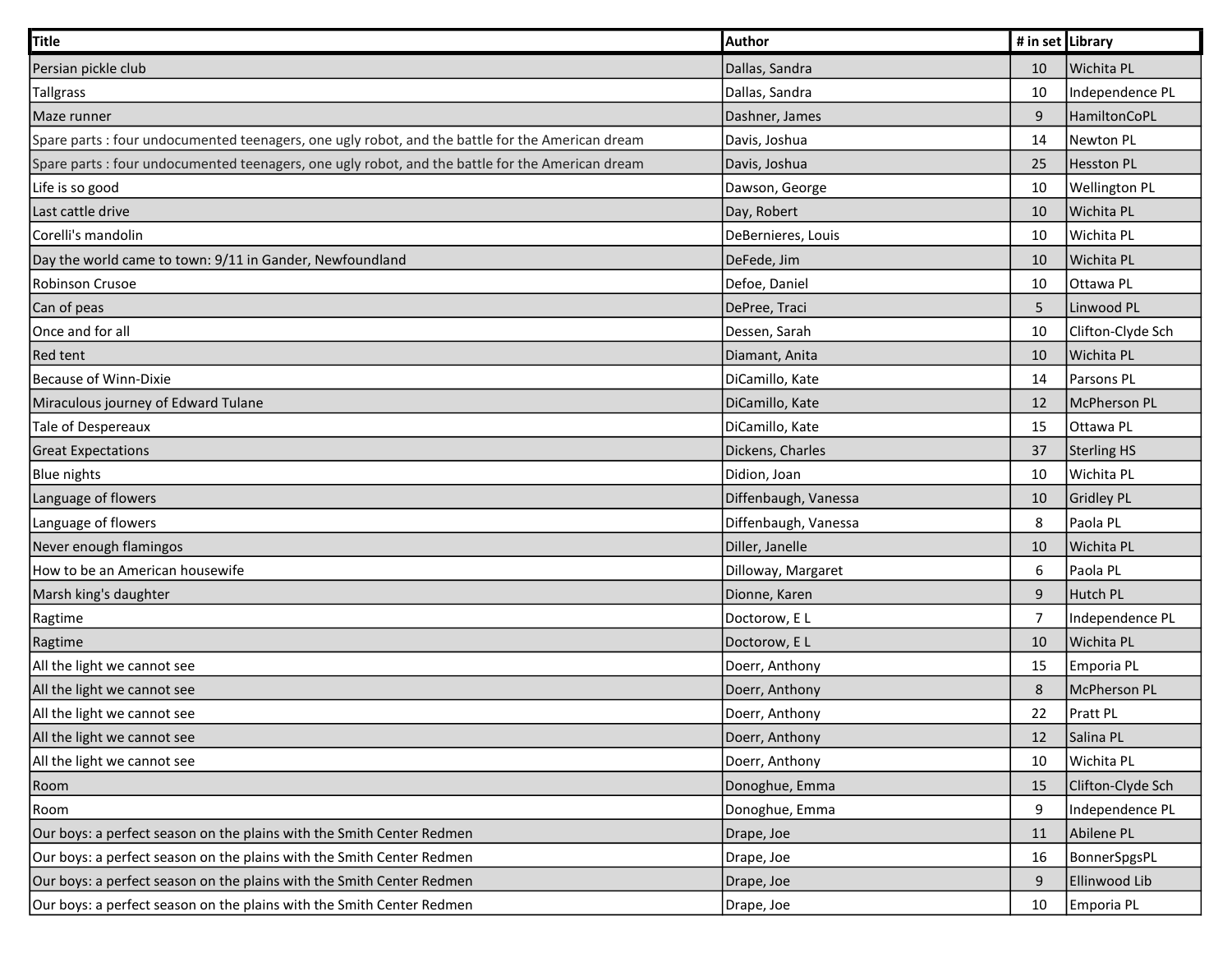| <b>Title</b>                                                          | Author               | # in set Library |                 |
|-----------------------------------------------------------------------|----------------------|------------------|-----------------|
| Our boys: a perfect season on the plains with the Smith Center Redmen | Drape, Joe           | 18               | Newton PL       |
| Our boys: a perfect season on the plains with the Smith Center Redmen | Drape, Joe           | 14               | <b>SCKLS</b>    |
| Our boys: a perfect season on the plains with the Smith Center Redmen | Drape, Joe           | 10               | Wichita PL      |
| Out of my mind                                                        | Draper, Sharon       | 10               | Ottawa PL       |
| Out of my mind                                                        | Draper, Sharon       | 12               | Salina PL       |
| LOL                                                                   | Dreiling, Christy    | $\overline{5}$   | Paola PL        |
| Rebecca                                                               | Du Maurier, Daphne   | 10               | Wichita PL      |
| Rebecca                                                               | Du Maurier, Daphne   | 11               | Hutch PL        |
| Souls of Black folk                                                   | DuBois, W.E.B.       | $9\,$            | Independence PL |
| People of Sparks                                                      | DuPrau, Jean         | 8                | Sterling HS     |
| City of Ember                                                         | DuPrau, Jean         | 19               | Sterling HS     |
| City of Ember                                                         | DuPrau, Jeanne       | 15               | Ottawa PL       |
| Man of some repute                                                    | Edmondson, Elizabeth | $9\,$            | Hutch PL        |
| Lake of dreams                                                        | Edwards, Kim         | 8                | Emporia PL      |
| Memory keeper's daughter                                              | Edwards, Kim         | $\overline{7}$   | Linwood PL      |
| Memory keeper's daughter                                              | Edwards, Kim         | 14               | <b>SCKLS</b>    |
| Monk of Mokha                                                         | Eggers, Dave         | 15               | Emporia PL      |
| Nickel and dimed: on (not) getting by in America                      | Ehrenreich, Barbara  | 10               | Wichita PL      |
| <b>Finding Duncan</b>                                                 | Eick, Gretchen       | 10               | Wichita PL      |
| Maybe crossings                                                       | Eick, Gretchen       | 10               | Wichita PL      |
| Revolutionary heart: the life of Clarina Nichols                      | Eickhoff, Diane      | 8                | State Lib       |
| Waiting for snow in Havana                                            | Eire, Carlos M N     | 10               | Wichita PL      |
| Wolf winter                                                           | Ekback, Cecilia      | 8                | Hutch PL        |
| Mill on the floss                                                     | Eliot, George        | 10               | McPherson PL    |
| Dangerous talent                                                      | Elkins, Charlotte    | $9\,$            | Hutch PL        |
| Turtle warrior                                                        | Ellis, Mary Relindes | $\overline{7}$   | Paola PL        |
| Roanoke girls                                                         | Engel, Amy           | 15               | Emporia PL      |
| Peace like a river                                                    | Enger, Leif          | 5                | Paola PL        |
| I feel bad about my neck                                              | Ephron, Nora         | $\boldsymbol{6}$ | Linwood PL      |
| Original adventures of Hank the Cowdog                                | Erickson, John       | 12               | Ottawa PL       |
| Life we bury                                                          | Eskens, Allen        | 11               | Hutch PL        |
| Like water for chocolate                                              | Esquivel, Laura      | 10               | Wichita PL      |
| Swift as desire                                                       | Esquivel, Laura      | 15               | <b>SCKLS</b>    |
| Middlesex                                                             | Eugenides, Jeffrey   | $\overline{5}$   | Hillsboro PL    |
| Thanksgiving                                                          | Evanovich, Janet     | $\overline{7}$   | Independence PL |
| Sunflower                                                             | Evans, Richard Paul  | 9                | Linwood PL      |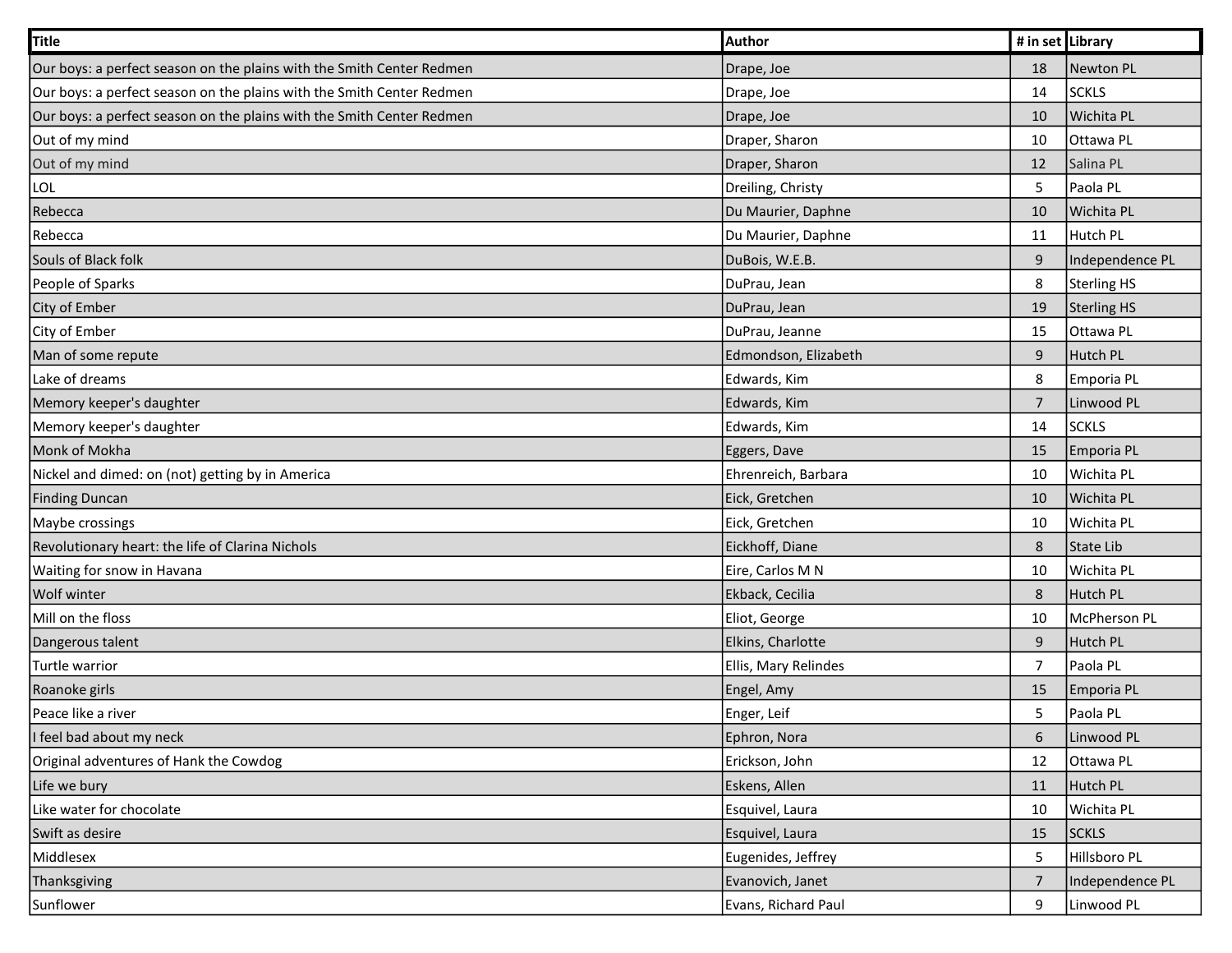| Title                                                                            | Author                  | # in set Library |                      |
|----------------------------------------------------------------------------------|-------------------------|------------------|----------------------|
| House of the scorpion                                                            | Farmer, Nancy           | 10               | <b>KCK PL</b>        |
| Sometimes I lie                                                                  | Feeney, Alice           | 10               | Wichita PL           |
| Good widow                                                                       | Fenton, Liz             | 14               | Emporia PL           |
| One thousand white women: the journals of Mary Dodd                              | Fergus, Jim             | 8                | Linwood PL           |
| My brilliant friend                                                              | Ferrante, Elena         | 10               | Wichita PL           |
| Then We Came to the End                                                          | Ferris, Joshua          | 10               | Newton PL            |
| Then We Came to the End                                                          | Ferris, Joshua          | 20               | Paola PL             |
| Memory of lemon                                                                  | Fertig, Judith          | 12               | Emporia PL           |
| <b>Great Gatsby</b>                                                              | Fitzgerald, F. Scott    | 12               | Newton PL            |
| <b>Great Gatsby</b>                                                              | Fitzgerald, F. Scott    | 19               | Pratt PL             |
| <b>Great Gatsby</b>                                                              | Fitzgerald, F. Scott    | 11               | <b>SCKLS</b>         |
| All-girl filling station's last reunion                                          | Flagg, Fannie           | 20               | Pratt PL             |
| Fried green tomatoes at the Whistle Stop Cafe                                    | Flagg, Fannie           | 10               | Wichita PL           |
| Chocolate chip cookie murder                                                     | Fluke, Joanne           | 20               | Lyons PL             |
| Dark places                                                                      | Flynn, Gillian          | 11               | Salina PL            |
| Water with lemon                                                                 | Foco, Zonya             | 20               | Holton PL            |
| Pillars of the earth                                                             | Follett, Ken            | $\overline{5}$   | Hillsboro PL         |
| Hotel on the corner of Bitter and Sweet                                          | Ford, Jamie             | 10               | Wichita PL           |
| Cipher                                                                           | Ford, John              | 15               | Seneca PL            |
| Canada                                                                           | Ford, Richard           | 14               | <b>Wellington PL</b> |
| Kansas troubles                                                                  | Fowler, Earlene         | 15               | Argonia PL           |
| Kansas troubles                                                                  | Fowler, Earlene         | 10               | Wellington PL        |
| Reading magic: why reading aloud to our children will change their lives forever | Fox, Mem                | 24               | Park City PL         |
| Diary of a young girl                                                            | Frank, Anne             | 15               | Wichita PL           |
| Crooked letter, crooked letter                                                   | Franklin, Tom           | 8                | Independence PL      |
| In the woods                                                                     | French, Tana            | 10               | Wichita PL           |
| Million little pieces                                                            | Frey, James             | $\overline{4}$   | Linwood PL           |
| All I Really Need to Know I learned in Kindergarten                              | Fulghum, Robert         | 10               | Paola PL             |
| Inkheart                                                                         | Funke, Cornelia         | 10               | McPherson PL         |
| Thief lord                                                                       | Funke, Cornelia         | 5                | Little River PL      |
| Spies of the Balkans                                                             | Furst, Alan             | 10               | Independence PL      |
| Ocean at the end of the lane                                                     | Gaiman, Neil            | 12               | Salina PL            |
| Coraline                                                                         | Gaiman, Neil            | $\mathsf S$      | Sterling HS          |
| Love in the time of cholera                                                      | Garcia Marquez, Gabriel | 4                | Hillsboro PL         |
| <b>Unsub</b>                                                                     | Gardiner, Meg           | 10               | Hutch PL             |
| Being mortal: medicine and what matters in the end                               | Gawande, Atul           | 10               | Wichita PL           |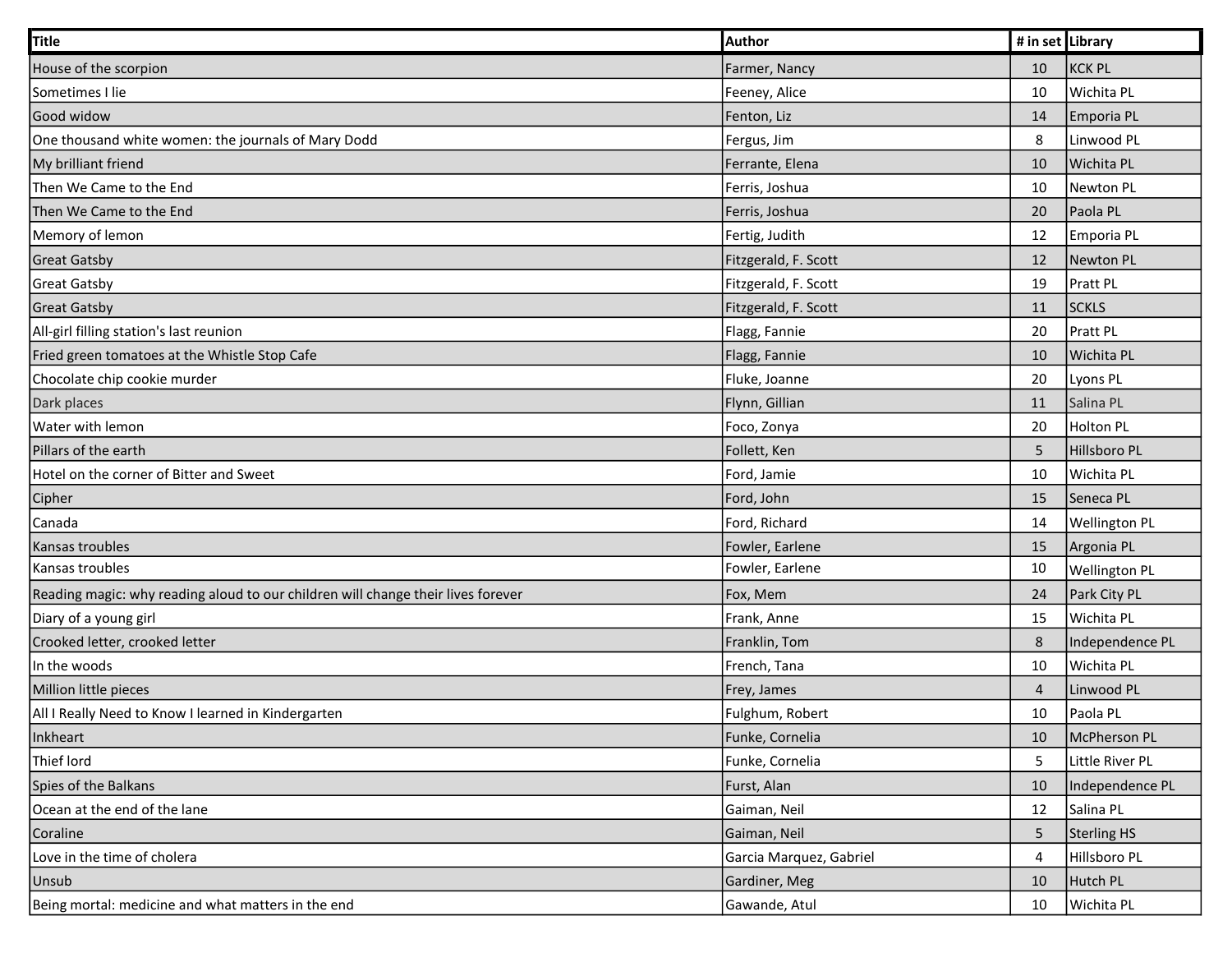| Title                                                     | Author                 | # in set Library |                   |
|-----------------------------------------------------------|------------------------|------------------|-------------------|
| <b>Bad feminist</b>                                       | Gay, Roxane            | 10               | <b>Wichita PL</b> |
| Class mom                                                 | Gelman, Laurie         | 10               | Wichita PL        |
| Every note played                                         | Genova, Lisa           | 14               | Emporia PL        |
| Left neglected                                            | Genova, Lisa           | 8                | Paola PL          |
| <b>Still Alice</b>                                        | Genova, Lisa           | 10               | Emporia PL        |
| <b>Still Alice</b>                                        | Genova, Lisa           | 10               | Independence PL   |
| <b>Still Alice</b>                                        | Genova, Lisa           | $\overline{7}$   | Paola PL          |
| My side of the mountain                                   | George, Jean Craighead | 12               | Ottawa PL         |
| Mary, called Magdalene                                    | George, Margaret       | 13               | <b>SCKLS</b>      |
| Little Paris bookshop                                     | George, Nina           | 10               | Wichita PL        |
| <b>Ellen Foster</b>                                       | Gibbons, Kaye          | 13               | <b>SCKLS</b>      |
| Bend in the river                                         | Gibbs, Susan           | 8                | McPherson PL      |
| Pictures of Hollis Woods                                  | Giff, Patricia Reilly  | 25               | Lebo PL           |
| Eat, pray, love                                           | Gilbert, Elizabeth     | 9                | Independence PL   |
| Looking for salvation at the Dairy Queen                  | Gilmore, Susan Gregg   | $9\,$            | Paola PL          |
| Bee season                                                | Goldberg, Myla         | 10               | Wichita PL        |
| Memoirs of a geisha                                       | Golden, Arthur         | 5                | Linwood PL        |
| Memoirs of a geisha                                       | Golden, Arthur         | 10               | Wichita PL        |
| Lord of the flies                                         | Golding, William       | 10               | Ottawa PL         |
| Lord of the Flies                                         | Golding, William       | 33               | Sterling HS       |
| Princess bride                                            | Goldman, William       | 9                | Independence PL   |
| Lake of dead languages                                    | Goodman, Carol         | 10               | Wichita PL        |
| Team of rivals                                            | Goodwin, Doris Kearns  | 10               | Wichita PL        |
| Killers of the flower moon                                | Grann, David           | 12               | Salina PL         |
| Killers of the Flower Moon                                | Grann, David           | 10               | Wichita PL        |
| To leave a shadow                                         | Graves, Michael D.     | 6                | Emporia PL        |
| Looking for Alaska                                        | Green, John            | 13               | Salina PL         |
| Unstoppable                                               | Green, Tim             | 20               | Hillsboro PL      |
| Bloodroot                                                 | Greene, Amy            | $9\,$            | Independence PL   |
| Once upon a town: the miracle of the North Platte canteen | Greene, Bob            | 13               | Louisburg PL      |
| Warrior's heart                                           | Greitens, Eric         | 15               | <b>Holton PL</b>  |
| <b>Warrior's Heart</b>                                    | Greitens, Eric         | 15               | <b>Holton PL</b>  |
| Reckoning                                                 | Grisham, John          | 14               | Hutch PL          |
| <b>Street lawyer</b>                                      | Grisham, John          | 15               | <b>SCKLS</b>      |
| Theodore Boone: kid lawyer                                | Grisham, John          | 19               | Wamego PL         |
| Kitchen house                                             | Grissom, Kathleen      | 10               | Gridley PL        |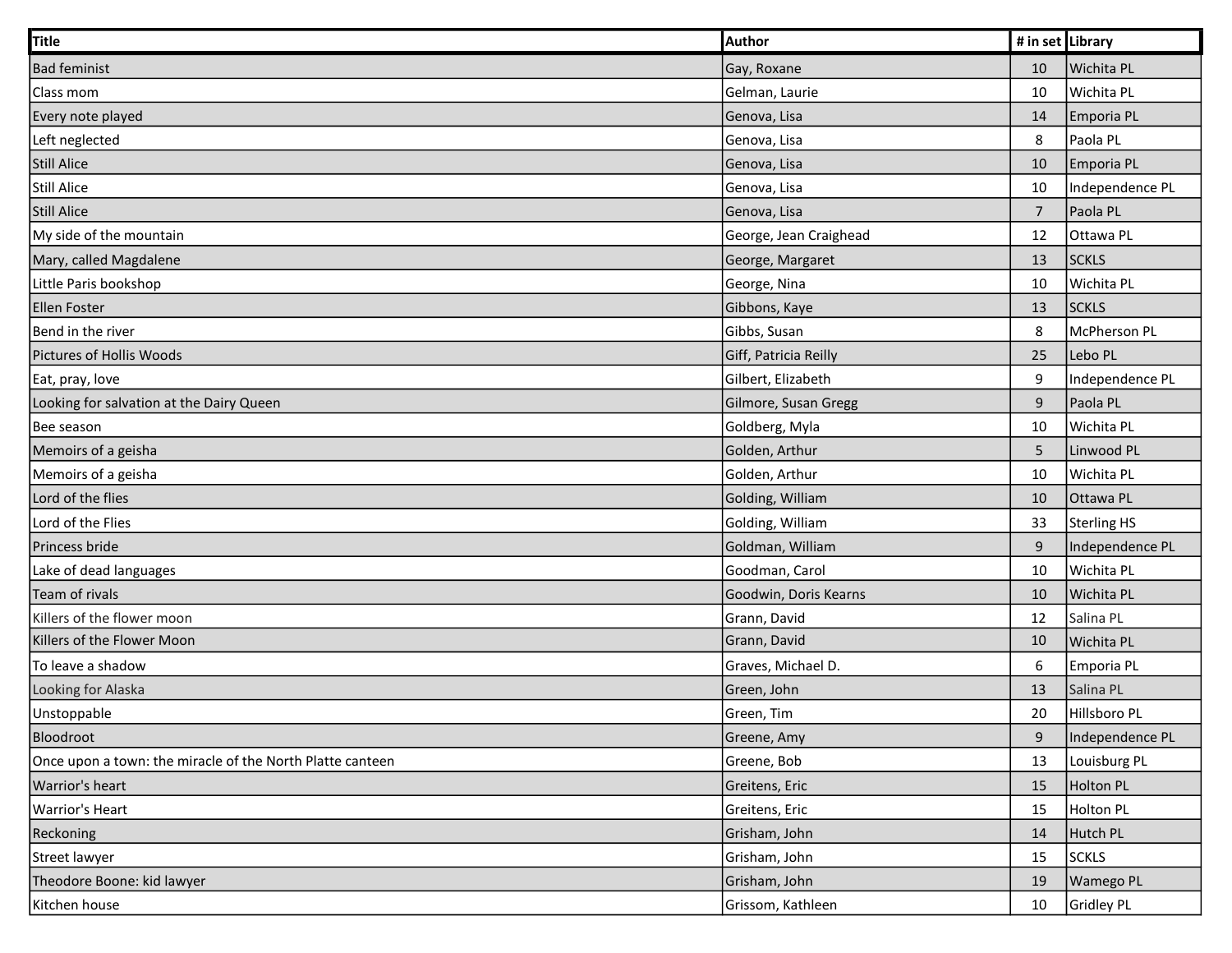| Title                                           | Author                    | # in set Library |                   |
|-------------------------------------------------|---------------------------|------------------|-------------------|
| Kitchen house                                   | Grissom, Kathleen         | 10               | Independence PL   |
| Secret diary of Hendrik Groen, 83 1/2 years old | Groen, Hendrik            | 8                | McPherson PL      |
| Marley & me                                     | Grogan, John              | 17               | Hutch PHMS        |
| El Paso                                         | Groom, Winston            | 10               | Wichita PL        |
| Water for elephants                             | Gruen, Sara               | 11               | Clifton-Clyde Sch |
| Water for elephants                             | Gruen, Sara               | $\overline{7}$   | Independence PL   |
| Water for elephants                             | Gruen, Sara               | 10               | Wichita PL        |
| Homegoing                                       | Gyasi, Yaa                | 12               | Salina PL         |
| Among the hidden                                | Haddix, Margaret Peterson | 10               | McPherson PL      |
| Running Out of Time                             | Haddix, Margaret Peterson | 14               | Sterling HS       |
| Turnabout                                       | Haddix, Margaret Peterson | 17               | Sterling HS       |
| Curious incident of the dog in the night-time   | Haddon, Mark              | 10               | Gridley PL        |
| Curious incident of the dog in the night-time   | Haddon, Mark              | 10               | Wichita PL        |
| Same kind of different as me                    | Hall, Ron                 | 10               | Lebo PL           |
| Summer Hours at the Robbers Library             | Halpern, Sue              | 10               | Wichita PL        |
| Snow in August                                  | Hamill, Pete              | 10               | Wichita PL        |
| <b>Excellent Lombards</b>                       | Hamilton, Jane            | 8                | McPherson PL      |
| Maltese Falcon                                  | Hammett, Dashiell         | 17               | Newton PL         |
| Maltese falcon                                  | Hammett, Dashiell         | 10               | Wichita PL        |
| Thin man                                        | Hammett, Dashiell         | 10               | Wichita PL        |
| Nightingale                                     | Hannah, Kristin           | 15               | Emporia PL        |
| Nightingale                                     | Hannah, Kristin           | 8                | McPherson PL      |
| Nightingale                                     | Hannah, Kristin           | 12               | Salina PL         |
| Monogram murders                                | Hannah, Sophie            | 11               | Hutch PL          |
| Ida B and her plans to maximize fun             | Hannigan, Katherine       | 15               | McPherson PL      |
| Dry                                             | Harper, Jane              | 18               | Emporia PL        |
| Dry                                             | Harper, Jane              | 12               | Salina PL         |
| Dry                                             | Harper, Jane              | 11               | Hutch PL          |
| Marrying of Chani Kaufman                       | Harris, Eve               | 10               | <b>SCKLS</b>      |
| Chocolate                                       | Harris, Joanne            | $\overline{7}$   | Little River PL   |
| Different class                                 | Harris, Joanne            | 10               | Hutch PL          |
| Bishop's wife                                   | Harrison, Mette Ivie      | 10               | Wichita PL        |
| Cordelia's journey                              | Hart, Hazel               | 15               | Emporia PL        |
| Plainsong                                       | Haruf, Kent               | 5                | Hillsboro PL      |
| Plainsong                                       | Haruf, Kent               | 10               | Wichita PL        |
| Girl on the train                               | Hawkins, Paula            | 10               | Winfield PL       |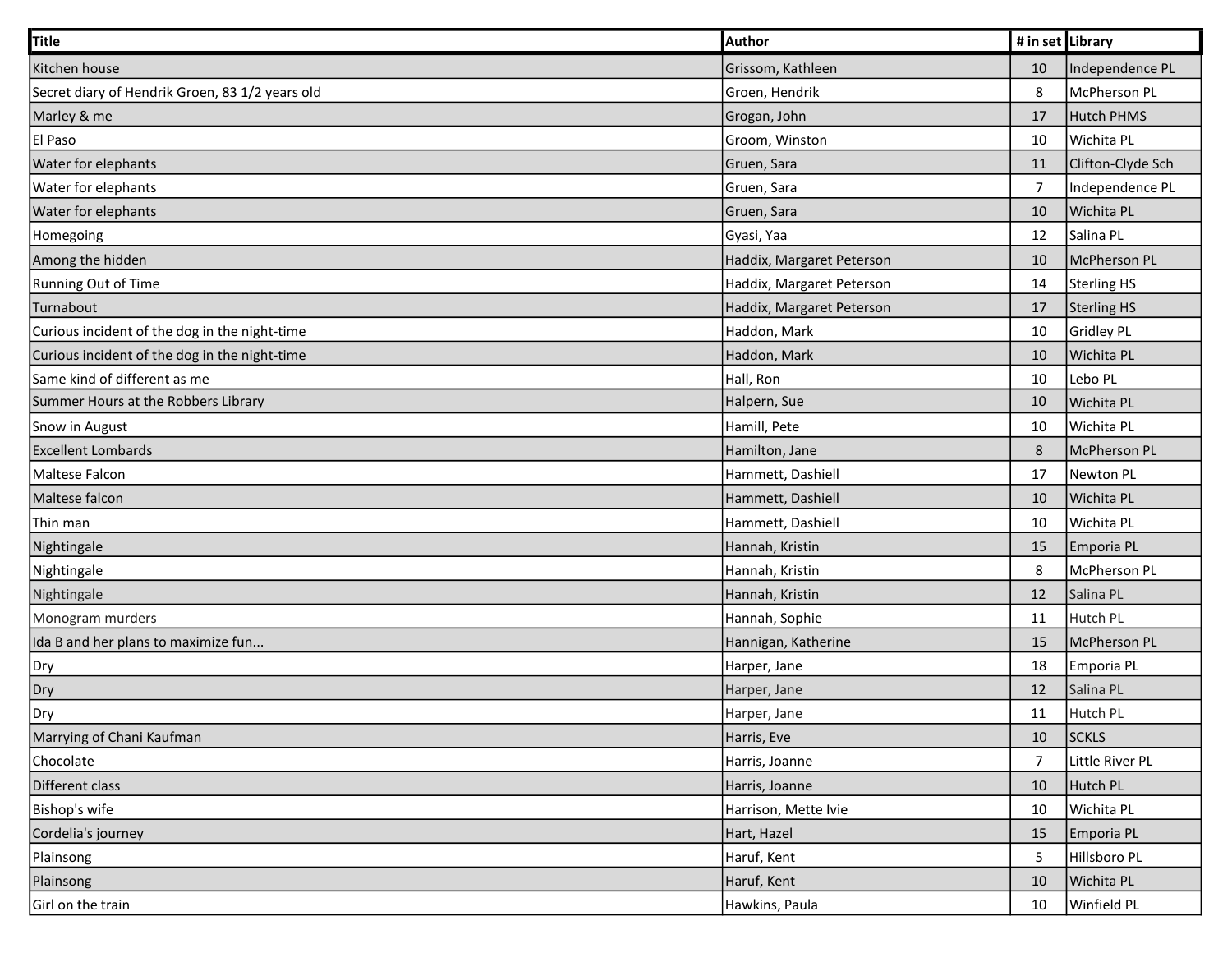| Title                                                        | Author                | # in set Library |                     |
|--------------------------------------------------------------|-----------------------|------------------|---------------------|
| Before the fall                                              | Hawley, Noah          | 12               | Salina PL           |
| Before the fall                                              | Hawley, Noah          | 10               | Wichita PL          |
| Scarlet letter                                               | Hawthorne, Nathaniel  | 6                | Independence PL     |
| Scarlett Letter                                              | Hawthorne, Nathaniel  | 29               | <b>Sterling HS</b>  |
| Sacajawea                                                    | Hebard, Grace Raymond | $\,8\,$          | <b>Baldwin PL</b>   |
| Moon is a harsh mistress                                     | Heinlein, Robert A.   | 10               | Hays HS             |
| Old man and the sea                                          | Hemingway, Ernest     | 10               | Ottawa PL           |
| Sun also rises                                               | Hemingway, Ernest     | 10               | Wichita PL          |
| Descendants                                                  | Hemmings, Kaui Hart   | 10               | Independence PL     |
| Brighty of the Grand Canyon                                  | Henry, Marguerite     | 15               | Ottawa PL           |
| Dune                                                         | Herbert, Frank        | 13               | <b>SCKLS</b>        |
| Out of the dust                                              | Hesse, Karen          | 18               | <b>SCKLS</b>        |
| Skink no surrender                                           | Hiassen, Carl         | 15               | Seneca PL           |
| Rocket boys (aka October sky)                                | Hickam, Homer         | 15               | State Lib           |
| Ripley's game                                                | Highsmith, Patricia   | 10               | Hutch PL            |
| Ursula, under                                                | Hill, Ingrid          | $\sqrt{6}$       | Linwood PL          |
| Unbroken                                                     | Hillenbrand, Laura    | 15               | <b>Ellsworth PL</b> |
| Unbroken                                                     | Hillenbrand, Laura    | 10               | Emporia PL          |
| Unbroken                                                     | Hillenbrand, Laura    | $\mathbf{3}$     | Paola PL            |
| <b>Outsiders</b>                                             | Hinton, S.E.          | 17               | Argonia HS          |
| Tisha: the story of a young teacher in the Alaska wilderness | Hobbs, Anne           | 12               | Salina PL           |
| Saving CeeCee Honeycutt                                      | Hoffman, Beth         | 8                | Paola PL            |
| Lost in translation: a life in a new language                | Hoffman, Eva          | 10               | Wichita PL          |
| When Zachary Beaver came to town                             | Holt, Kimberly Willis | 12               | Ottawa PL           |
| Odyssey                                                      | Homer                 | 28               | Sterling HS         |
| Eleanor Oliphant is completely fine                          | Honeyman, Gail        | 15               | Emporia PL          |
| Eleanor Oliphant Is completely fine                          | Honeyman, Gail        | 11               | Salina PL           |
| Eleanor Oliphant Is completely fine                          | Honeyman, Gail        | 10               | Gridley PL          |
| Magpie murders                                               | Horowitz, Anthony     | 10               | Wichita PL          |
| Stormbreaker                                                 | Horowitz, Anthony     | 20               | StJohn PL           |
| Voyage long and strange: rediscovering the new world         | Horwitz, Tony         | 10               | <b>KCK PL</b>       |
| And the mountains echoed                                     | Hosseini, Khaled      | 10               | Gridley PL          |
| Kite runner                                                  | Hosseini, Khaled      | 18               | Augusta PL          |
| Kite runner                                                  | Hosseini, Khaled      | 11               | Independence PL     |
| Kite runner                                                  | Hosseini, Khaled      | 8                | Linwood PL          |
| Kite runner                                                  | Hosseini, Khaled      | 10               | Wichita PL          |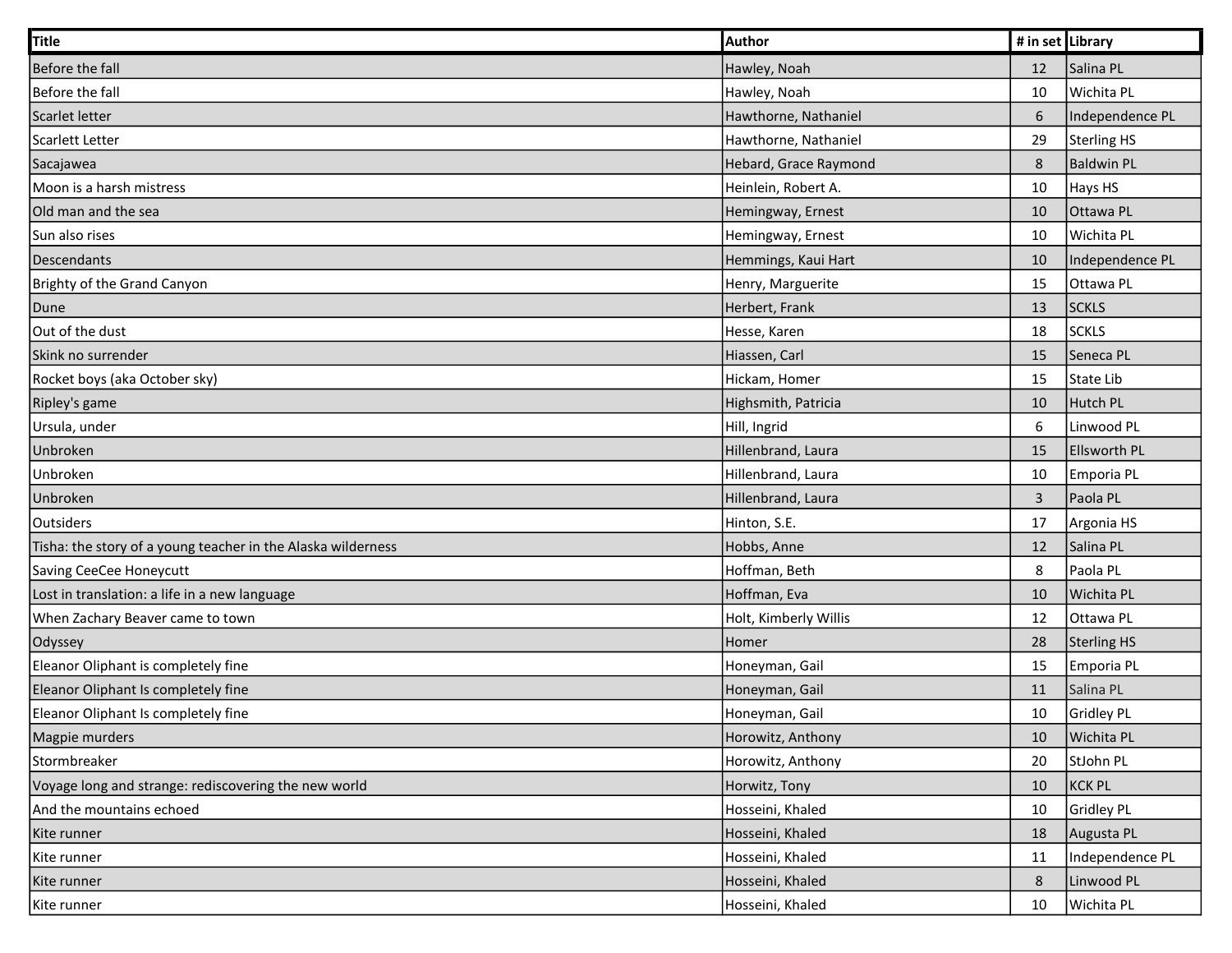| Title                                                                                 | Author                     | # in set Library |                 |
|---------------------------------------------------------------------------------------|----------------------------|------------------|-----------------|
| Thousand splendid suns                                                                | Hosseini, Khaled           | 10               | Hays HS         |
| Thousand splendid suns                                                                | Hosseini, Khaled           | 6                | Little River PL |
| Thousand splendid suns                                                                | Hosseini, Khaled           | 10               | Wichita PL      |
| Bunnicula                                                                             | Howe, Deborah and James    | 12               | Ottawa PL       |
| Soldier boys                                                                          | Hughes, Dean               | 27               | Maize HS        |
| Hot flashes and cold cream                                                            | Hunt, Diann                | 8                | Linwood PL      |
| Mr Chartwell                                                                          | Hunt, Rebecca              | 10               | Wichita PL      |
| Their Eyes Were Watching God                                                          | Hurston, Zora Neale        | 22               | Newton PL       |
| Their eyes were watching God                                                          | Hurston, Zora Neale        | 10               | Wichita PL      |
| Four plays (Come back, little Sheba; Picnic; Bus stop; Dark at the top of the stairs) | Inge, William              | 9                | BonnerSpgsPL    |
| Waking up white, and finding myself in the story of race                              | Irving, Debby              | 15               | Wichita PL      |
| Never let me go                                                                       | Ishigura, Kazuo            | 10               | Wichita PL      |
| <b>Buried giant</b>                                                                   | Ishiguro, Kazuo            | 10               | McPherson PL    |
| Lab girl                                                                              | Jahren, Hope               | 10               | Wichita PL      |
| <b>Essential Rumi</b>                                                                 | Jalal al-Din Rumi, Maulana | 18               | Dodge City PL   |
| Murder pass due                                                                       | James, Miranda             | 13               | Hutch PL        |
| Cover her face                                                                        | James, P.D.                | 8                | Hutch PL        |
| Roller girl                                                                           | Jamieson, Victoria         | 10               | Lebo PL         |
| Mennonite in a little black dress                                                     | Janzen, Rhoda              | 14               | Emporia PL      |
| Orphan's tale                                                                         | Jenoff, Pam                | 10               | Gridley PL      |
| Red scarf girl                                                                        | Jiang, Ji-li               | 24               | Hays HS         |
| 100 year old man who climbed out the window                                           | Jonasson, Jonas            | 10               | Lebo PL         |
| 100 year old man who climbed out the window                                           | Jonasson, Jonas            | 11               | Wellington PL   |
| American marriage                                                                     | Jones, Tayari              | 15               | Emporia PL      |
| Music shop                                                                            | Joyce, Rachel              | 11               | Salina PL       |
| Boys of summer                                                                        | Kahn, Roger                | $\mathbf{3}$     | Ellinwood Lib   |
| When breath becomes air                                                               | Kalanithi, Paul            | 12               | Emporia PL      |
| Broken for you                                                                        | Kallos, Stephanie          | 10               | Wichita PL      |
| Boy who harnessed the wind                                                            | Kamkwamba, William         | $9\,$            | Independence PL |
| Ordinary wolves                                                                       | Kantner, Seth              | 10               | Gridley PL      |
| Winter sea                                                                            | Kearsley, Susanna          | 9                | Independence PL |
| Lilac girls                                                                           | Kelly, Martha Hall         | 10               | McPherson PL    |
| Tail of Emily Windsnap                                                                | Kessler, Liz               | 16               | McPherson PL    |
| Invention of wings                                                                    | Kidd, Sue Monk             | 20               | Pratt PL        |
| Secret life of bees                                                                   | Kidd, Sue Monk             | $\overline{4}$   | Linwood PL      |
| Secret life of bees                                                                   | Kidd, Sue Monk             | 11               | Wichita PL      |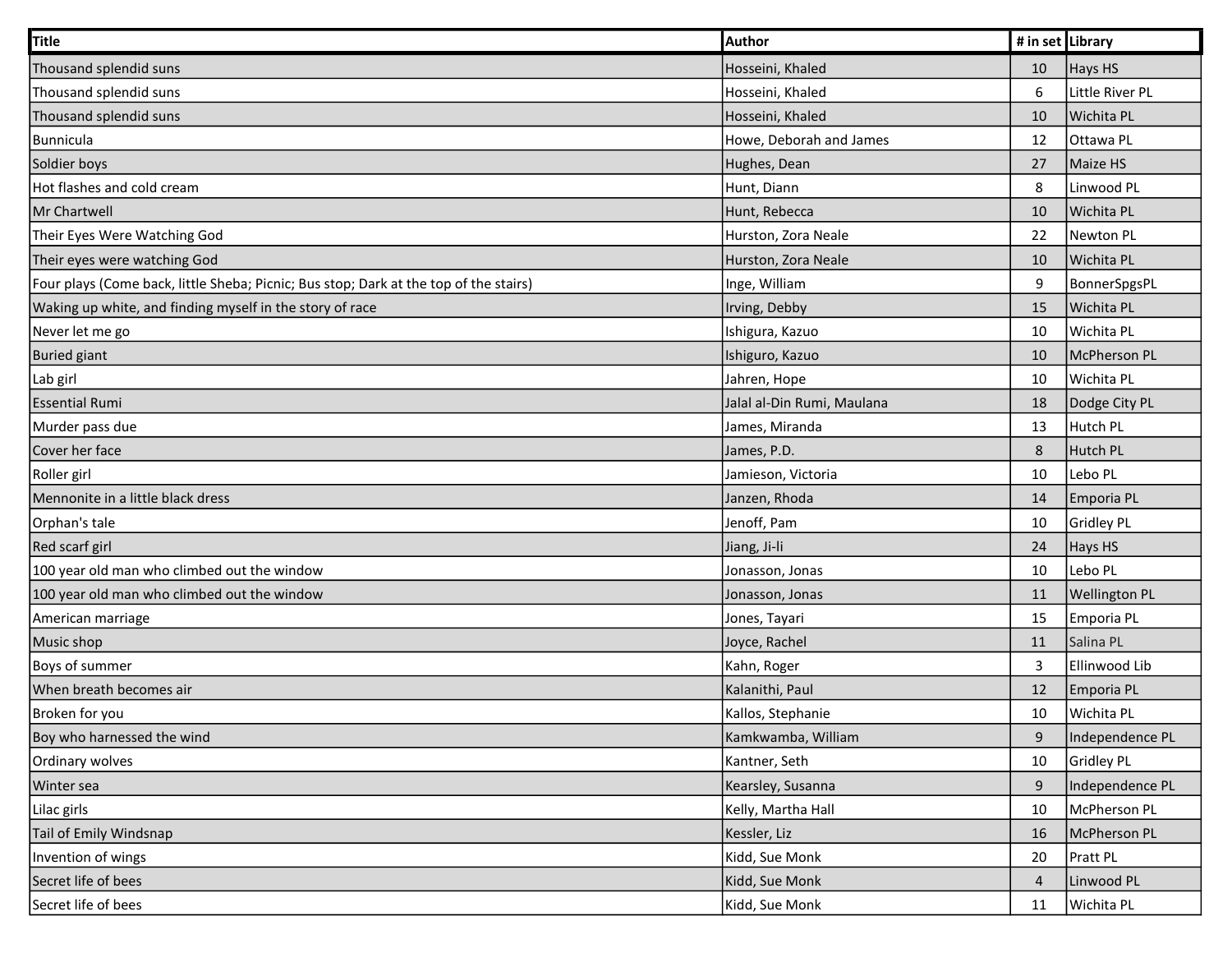| <b>Title</b>                                                                | Author                  | # in set Library |                      |
|-----------------------------------------------------------------------------|-------------------------|------------------|----------------------|
| Girls of Atomic City: The untold story of women who helped win World War II | Kiernan, Denise         | 15               | Emporia PL           |
| Girl named Zippy                                                            | Kimmel, Haven           | 10               | <b>Wellington PL</b> |
| Girl named Zippy                                                            | Kimmel, Haven           | 10               | Wichita PL           |
| Same sweet girls                                                            | King, Cassandra         | 10               | Wichita PL           |
| Collections of nothing                                                      | King, WD                | 10               | Wichita PL           |
| Water horse                                                                 | King-Smith              | 12               | Ottawa PL            |
| Flight behavior                                                             | Kingsolver, Barbara     | 10               | Gridley PL           |
| Diary of a wimpy kid                                                        | Kinney, Jeff            | 16               | McPherson PL         |
| <b>Brute</b>                                                                | Klaassen, Mike          | 37               | Park City PL         |
| Cracks                                                                      | Klaassen, Mike          | 35               | Park City PL         |
| Orphan Train                                                                | Kline, Christina        | 15               | Emporia PL           |
| Orphan Train                                                                | Kline, Christina        | 12               | Salina PL            |
| Orphan Train                                                                | Kline, Christina        | 10               | Wichita PL           |
| But not for me                                                              | Kline, Jack             | 15               | Louisburg PL         |
| Regarding the fountain                                                      | Klise, Kate             | 12               | McPherson PL         |
| Separate Peace                                                              | Knowles, John           | 44               | Sterling HS          |
| From the mixed-up files of Mrs Basil E Frankweiler                          | Konigsburg, E.L.        | 12               | Ottawa PL            |
| From Baghdad with love                                                      | Kopelman, Lt. Col. Jay  | $\overline{7}$   | Linwood PL           |
| Astronaut wives club                                                        | Koppel, Lily            | 10               | Wichita PL           |
| No more dead dogs                                                           | Korman, Gordon          | 12               | Ottawa PL            |
| Historian                                                                   | Kostova, Elizabeth      | 9                | Linwood PL           |
| Into the Wild                                                               | Krakauer, Jon           | $\overline{5}$   | Hays PL              |
| History of love                                                             | Krauss, Nicole          | 18               | Dodge City PL        |
| Ordinary grace                                                              | Krueger, William Kent   | 10               | Gridley PL           |
| Ordinary grace                                                              | Krueger, William Kent   | 11               | Salina PL            |
| Mrs. Queen Takes the Train                                                  | Kuhn, William M         | $\boldsymbol{6}$ | Paola PL             |
| Kabbalah: a love story                                                      | Kushner, Rabbi Lawrence | 8                | Linwood PL           |
| Mars room                                                                   | Kushner, Rachel         | 15               | Emporia PL           |
| Namesake                                                                    | Lahiri, Jhumpa          | 10               | KCK PL               |
| Unaccustomed earth                                                          | Lahiri, Jhumpa          | 9                | Independence PL      |
| Hostage three                                                               | Lake, Nick              | 10               | <b>SCKLS</b>         |
| Defending Jacob                                                             | Landay, William         | 10               | Gridley PL           |
| Angry housewives eating bon bons                                            | Landvik, Lorna          | 8                | Linwood PL           |
| Patty Jane's house of curl                                                  | Landvik, Lorna          | 10               | Wichita PL           |
| Dead wake: the last crossing of the Lusitania                               | Larson, Erik            | 10               | Wichita PL           |
| Children's blizzard                                                         | Laskin, David           | 10               | Wichita PL           |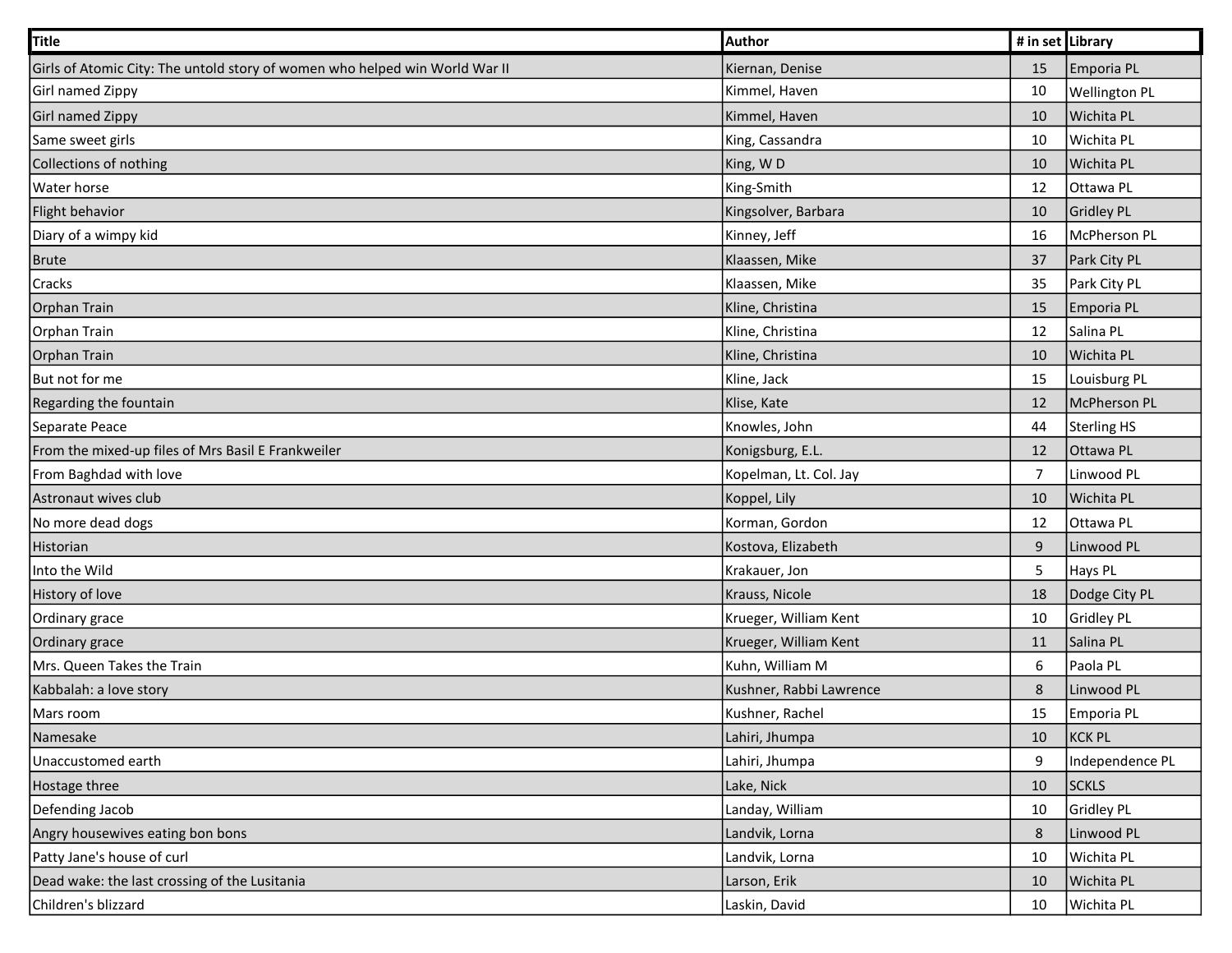| Title                                                      | Author                | # in set Library |                      |
|------------------------------------------------------------|-----------------------|------------------|----------------------|
| Keturah and Lord Death                                     | Leavitt, Martine      | 10               | Hays HS              |
| Delicate truth                                             | LeCarre, John         | 13               | <b>Wellington PL</b> |
| Hidden figures                                             | Lee Shetterly, Margot | 12               | Salina PL            |
| Hidden figures                                             | Lee Shetterly, Margot | 10               | Winfield PL          |
| Go set a watchman                                          | Lee, Harper           | 10               | Wichita PL           |
| To kill a mockingbird                                      | Lee, Harper           | 16               | Independence PL      |
| To kill a mockingbird                                      | Lee, Harper           | 15               | <b>SCKLS</b>         |
| <b>Two Daniels</b>                                         | Leftoff, Judith       | 10               | ValleyCenter PL      |
| Left hand of darkness                                      | LeGuin, Ursula K      | 10               | Wichita PL           |
| Wrinkle in time                                            | L'Engle, Madeline     | $\overline{7}$   | Hesston PL           |
| Wrinkle in time                                            | L'Engle, Madeline     | 12               | Ottawa PL            |
| Death in a strange country                                 | Leon, Donna           | 9                | Hutch PL             |
| <b>Stick</b>                                               | Leonard, Elmore       | $\sqrt{6}$       | Independence PL      |
| Motherless Brooklyn                                        | Lethem, Jonathan      | 10               | Wichita PL           |
| Freakonomics                                               | Levitt, Steven D      | $\,8\,$          | <b>Burlington PL</b> |
| Magician's Nephew                                          | Lewis, C.S.           | 16               | Sterling HS          |
| Last Battle                                                | Lewis, C.S.           | 20               | Sterling HS          |
| Lion, the Witch, and the Wardrobe                          | Lewis, C.S.           | 14               | Sterling HS          |
| March, book one                                            | Lewis, John           | 15               | <b>Wellington PL</b> |
| Pursuit of Alice Thrift                                    | Lipman, Elinor        | 10               | Wichita PL           |
| Death of a rainmaker                                       | Loewenstein, Laurie   | 12               | Hutch PL             |
| Call of the wild                                           | London, Jack          | 10               | Ottawa PL            |
| Mystery of the lost Cezanne                                | Longworth, M.L.       | 11               | Hutch PL             |
| Soloist                                                    | Lopez, Steve          | 10               | Hillsboro PL         |
| Soloist                                                    | Lopez, Steve          | 8                | KCK PL               |
| Rules                                                      | Lord, Cynthia         | 18               | Argonia HS           |
| Giver                                                      | Lowry, Lois           | 27               | Sterling HS          |
| Giver                                                      | Lowry, Lois           | 10               | Wichita PL           |
| <b>Border songs</b>                                        | Lynch, Jim            | 10               | Independence PL      |
| Wicked: the life and times of the Wicked Witch of the West | Maguire, Gregory      | 19               | Pratt PL             |
| Honey well                                                 | Mallette, Gloria      | $\,8\,$          | JunctionCityPL       |
| Evolution of shadows                                       | Malott, Jason Quinn   | 10               | Wichita PL           |
| Flash, vol. 1: Move forward                                | Manapul, Francis      | 15               | Andover PL           |
| Christ commission                                          | Mandino, Og           | 8                | Paola PL             |
| Meryl Streep movie club                                    | March, Mia            | 10               | Wichita PL           |
| Life of Pi                                                 | Martel, Yann          | 10               | Independence PL      |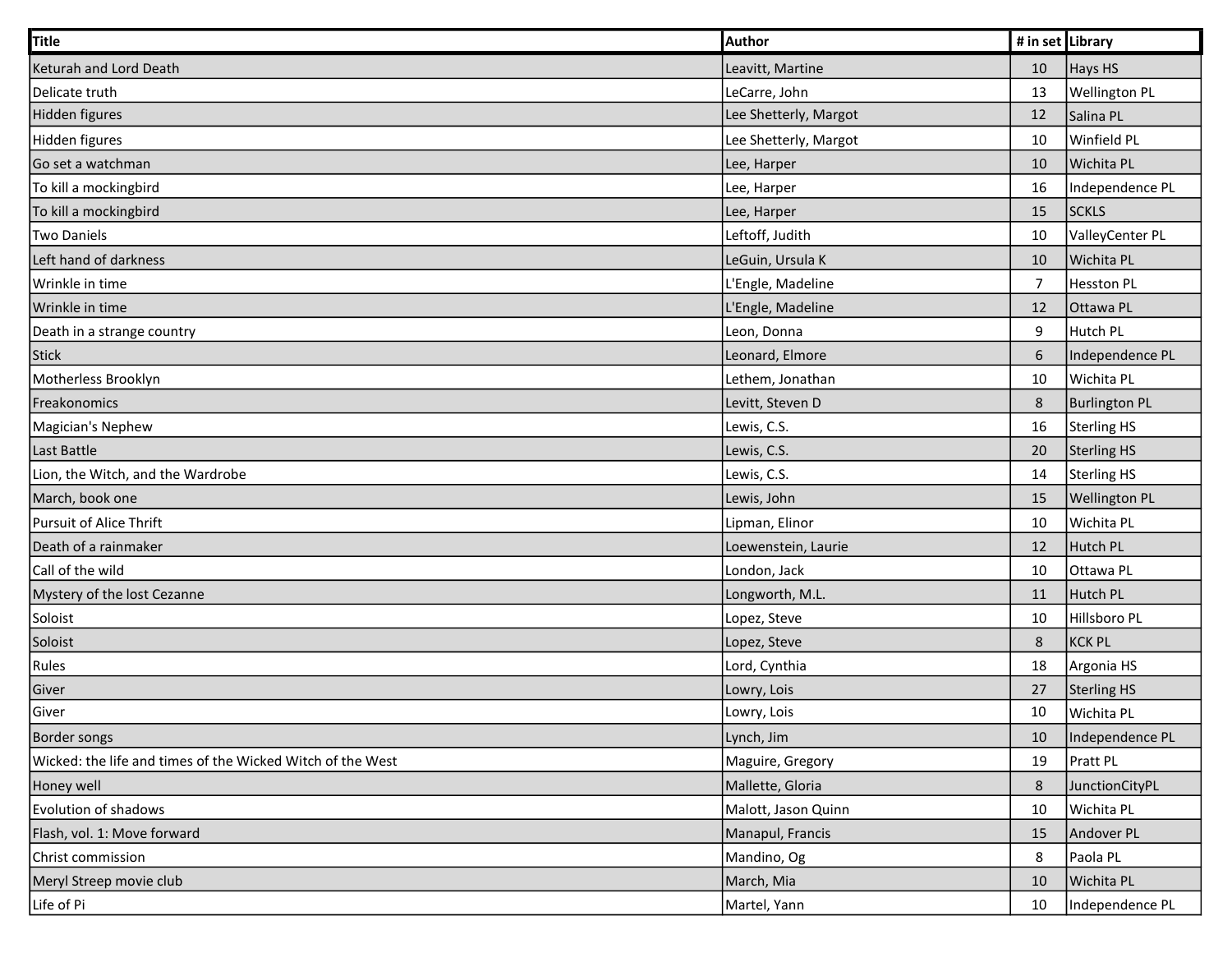| <b>Title</b>                                               | <b>Author</b>                           | # in set Library |                    |
|------------------------------------------------------------|-----------------------------------------|------------------|--------------------|
| Life of Pi                                                 | Martel, Yann                            | 6                | Linwood PL         |
| Life of Pi                                                 | Martel, Yann                            | $\boldsymbol{6}$ | Paola PL           |
| Doll people                                                | Martin, Ann M                           | 13               | McPherson PL       |
| Bright forever                                             | Martin, Lee                             | $\boldsymbol{6}$ | Linwood PL         |
| Memory called empire                                       | Martine, Arkady                         | $\boldsymbol{6}$ | Hutch PL           |
| Building academic vocabulary, teacher's manual             | Marzano, Robert J and Debra J Pickering | 15               | <b>McPher EiES</b> |
| Tales of the city                                          | Maupin, Armistead                       | 10               | Wichita PL         |
| Difference maker: making your attitude your greatest asset | Maxwell, John C.                        | 18               | Cowley CC          |
| Blackhouse                                                 | May, Peter                              | 9                | Hutch PL           |
| Life in a jar: the Irena Sendler project                   | Mayer, Jack                             | 13               | Emporia PL         |
| Life in a jar: the Irena Sendler project                   | Mayer, Jack                             | 11               | Salina PL          |
| Year in Provence                                           | Mayle, Peter                            | 10               | Wichita PL         |
| Cowboy's lament : a life on the open range                 | Maynard, Frank                          | 10               | Wichita PL         |
| Miracle at St Anna                                         | McBride, James                          | 10               | Wichita PL         |
| Ruth's journey                                             | McCaig, Donald                          | 10               | <b>SCKLS</b>       |
| No. 1 ladies detective agency                              | McCall Smith, Alexander                 | 15               | <b>SCKLS</b>       |
| No. 1 ladies detective agency                              | McCall Smith, Alexander                 | 10               | Wichita PL         |
| Trains & lovers                                            | McCall Smith, Alexander                 | 10               | Wichita PL         |
| Let the great world spin                                   | McCann, Colum                           | 4                | Independence PL    |
| Let the great world spin                                   | McCann, Colum                           | 10               | Wichita PL         |
| Road                                                       | McCarthy, Cormac                        | 10               | Independence PL    |
| Sold                                                       | McCormick, Patricia                     | $\overline{2}$   | Independence PL    |
| Angela's ashes                                             | McCourt, Frank                          | 13               | <b>SCKLS</b>       |
| Angela's ashes                                             | McCourt, Frank                          | 11               | Wichita PL         |
| Heart is a lonely hunter                                   | McCullers, Carson                       | 11               | KCK PL             |
| <b>Wright Brothers</b>                                     | McCullough, David                       | 10               | Wichita PL         |
| Atonement                                                  | McEwan, lan                             | 18               | Dodge City PL      |
| Atonement                                                  | McEwan, lan                             | 6                | KCK PL             |
| Saturday                                                   | McEwan, lan                             | 10               | Wichita PL         |
| Circling the sun                                           | McLain, Paula                           | 15               | Emporia PL         |
| Circling the sun                                           | McLain, Paula                           | 24               | Pratt PL           |
| Circling the sun                                           | McLain, Paula                           | 12               | Salina PL          |
| Paris wife                                                 | McLain, Paula                           | 10               | McPherson PL       |
| Nanny diaries                                              | McLaughlin, Emma                        | 15               | <b>SCKLS</b>       |
| Zeke & Ned                                                 | McMurtry, Larry                         | 10               | Independence PL    |
| Snow treasure                                              | McSwigan, Marie                         | 12               | Ottawa PL          |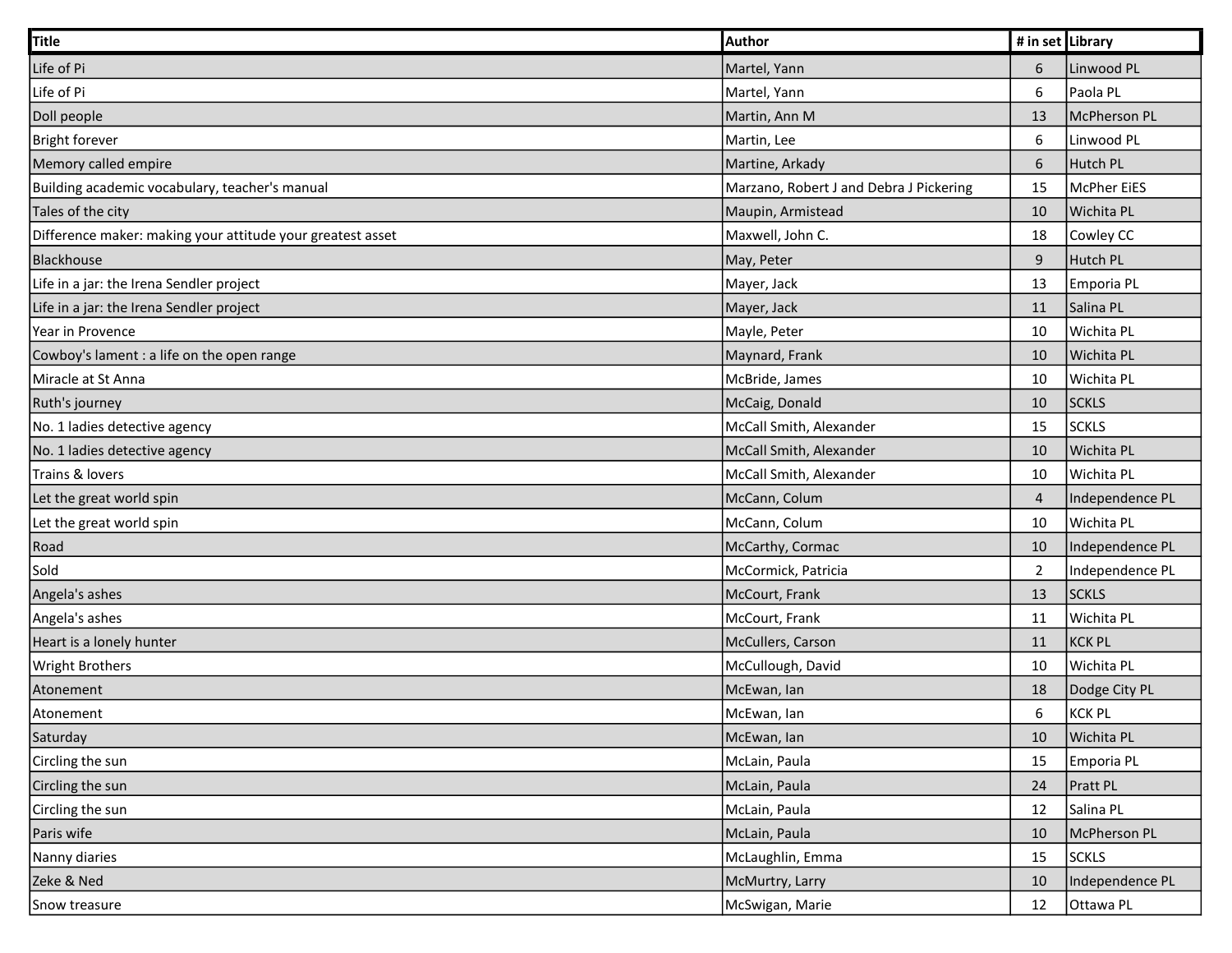| <b>Title</b>                                                            | Author                  | # in set Library |                      |
|-------------------------------------------------------------------------|-------------------------|------------------|----------------------|
| will send rain                                                          | Meadows, Rae            | 5                | ValleyCenter PL      |
| <b>Moby Dick</b>                                                        | Melville, Herman        | 20               | Sterling HS          |
| When Dimple met Rishi                                                   | Memon, Sandhya          | 10               | Clifton-Clyde Sch    |
| Pilgrim soul: a quest for self in an age of disillusionment             | Merriman, Mira Pajes    | 10               | Wichita PL           |
| <b>Breakfast with Buddha</b>                                            | Merulla, Roland         | 11               | Salina PL            |
| Diary of a waitress                                                     | Meyer, Carolyn          | 5                | HamiltonCoPL         |
| <b>Schulz and Peanuts</b>                                               | Michaelis, David        | $\,8\,$          | <b>KCK PL</b>        |
| Polaris rising                                                          | Mihalik, Jessie         | $\overline{7}$   | Hutch PL             |
| <b>Touching Spirit Bear</b>                                             | Mikaelsen, Ben          | 28               | El Dorado PL         |
| <b>Touching Spirit Bear</b>                                             | Mikaelsen, Ben          | 12               | Ottawa PL            |
| <b>Touching Spirit Bear</b>                                             | Mikaelson, Ben          | 6                | Sterling HS          |
| Nine and counting: the women of the Senate                              | Mikulski, Barbara (ed.) | 10               | Wichita PL           |
| Hero of the empire                                                      | Millard, Candice        | 10               | BonnerSpgsPL         |
| Hero of the empire                                                      | Millard, Candice        | 10               | Wichita PL           |
| First dawn                                                              | Miller, Judith          | 15               | Argonia PL           |
| Circe                                                                   | Miller, Madeline        | 15               | Emporia PL           |
| Paper bag Christmas                                                     | Milne, Kevin Alan       | 10               | Douglass PL          |
| Confessions                                                             | Minato, Kanae           | 12               | Hutch PL             |
| Thousand autumns of Jacob De Zoet                                       | Mitchell, David         | 10               | Independence PL      |
| Gone with the wind                                                      | Mitchell, Margaret      | 10               | <b>SCKLS</b>         |
| Girl from home                                                          | Mitzner, Adam           | 11               | Hutch PL             |
| Until Tuesday: a wounded warrior and the golden retriever who saved him | Montalvan, Luis Carlos  | 11               | Louisburg PL         |
| Making it home                                                          | Moore, Liz              | 8                | Independence PL      |
| Discovering Wes Moore: my story                                         | Moore, Wes              | $\boldsymbol{9}$ | Ottawa PL            |
| Night circus                                                            | Morgenstern, Erin       | 11               | <b>Burlington PL</b> |
| <b>Night Circus</b>                                                     | Morgenstern, Erin       | 10               | Emporia PL           |
| Night circus                                                            | Morgenstern, Erin       | $\overline{3}$   | Paola PL             |
| Night circus                                                            | Morgenstern, Erin       | 10               | Wichita PL           |
| Center of everything                                                    | Moriarty, Laura         | 14               | <b>SCKLS</b>         |
| Center of everything                                                    | Moriarty, Laura         | 10               | Wichita PL           |
| Chaperone                                                               | Moriarty, Laura         | 13               | Emporia PL           |
| Chaperone                                                               | Moriarty, Laura         | 10               | Wichita PL           |
| Rest of her life                                                        | Moriarty, Laura         | $\,8\,$          | Hillsboro PL         |
| While I'm falling                                                       | Moriarty, Laura         | 10               | <b>Wellington PL</b> |
| <b>Big little lies</b>                                                  | Moriarty, Liane         | 12               | Salina PL            |
| What Alice forgot                                                       | Moriarty, Liane         | 10               | Wichita PL           |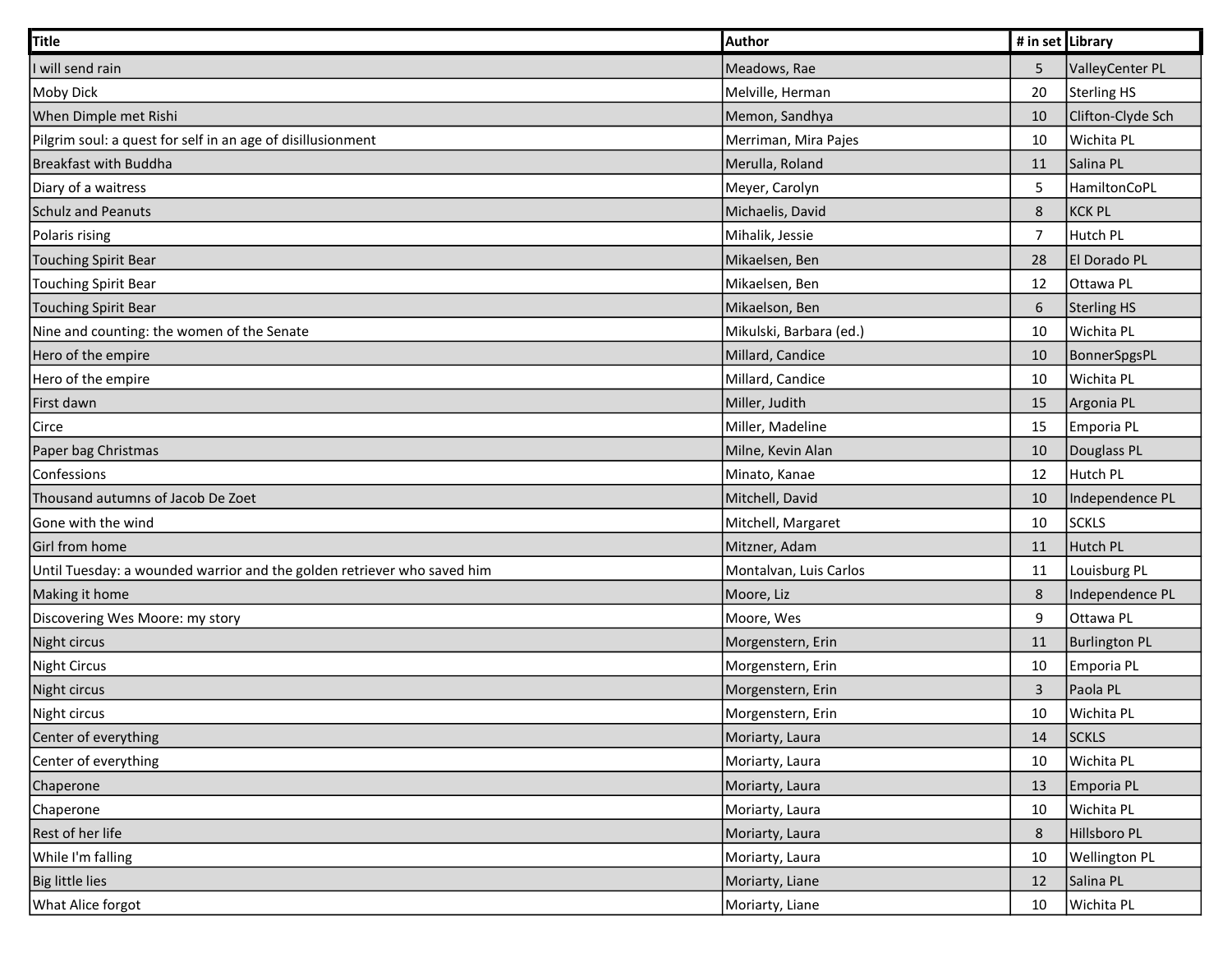| Title                                          | Author              | # in set Library |                        |
|------------------------------------------------|---------------------|------------------|------------------------|
| Beloved                                        | Morrison, Toni      | 15               | <b>SCKLS</b>           |
| Three cups of tea                              | Mortenson, Greg     | 10               | Hays HS                |
| Three cups of tea                              | Mortenson, Greg     | 10               | Lebo PL                |
| Forgotten garden                               | Morton, Kate        | 11               | Salina PL              |
| Giver of stars                                 | Moyes, JoJo         | 10               | Gridley PL             |
| Last letter from your lover                    | Moyes, JoJo         | 10               | Wichita PL             |
| Me before you                                  | Moyes, JoJo         | 15               | Emporia PL             |
| <b>Rising man</b>                              | Mukherjee, Abir     | 11               | hutch                  |
| True story of Hansel and Gretel                | Murphy, Louise      | 6                | Independence PL        |
| Scorpions                                      | Myers, Walter Dean  | 26               | Argonia HS             |
| Reading Lolita in Tehran                       | Nafisi, Azar        | $\,8\,$          | <b>KCK PL</b>          |
| Reading Lolita in Tehran                       | Nafisi, Azar        | 10               | Wichita PL             |
| <b>Beautiful mind</b>                          | Nasar, Sylvia       | 15               | Independence PL        |
| Enrique's journey                              | Nazario, Sonia      | 8                | <b>Hesston PL</b>      |
| Enrique's journey                              | Nazario, Sonia      | $\,8\,$          | Paola PL               |
| Everything I never told you                    | Ng, Celeste         | 10               | <b>Gridley PL</b>      |
| Little fires everywhere                        | Ng, Celeste         | 20               | Pratt PL               |
| Time traveler's wife                           | Niffenegger, Audrey | $\overline{7}$   | <b>KCK PL</b>          |
| Time traveler's wife                           | Niffenegger, Audrey | $\boldsymbol{9}$ | Wichita PL             |
| Born a crime                                   | Noah, Trevor        | 12               | Salina PL              |
| Born a Crime                                   | Noah, Trevor        | 10               | Wichita PL             |
| Underground girls of Kabul                     | Nordberg, Jenny     | 10               | <b>Gridley PL</b>      |
| Cloister walk                                  | Norris, Kathleen    | 10               | Wichita PL             |
| Angel and apostle                              | Noyes, Deborah      | 8                | Linwood PL             |
| Dreams from my father                          | Obama, Barack       | 10               | <b>Holton PL</b>       |
| Dreams from my father                          | Obama, Barack       | 10               | Paola PL               |
| Tiger's wife                                   | Obreht, Tea         | 10               | Independence PL        |
| Things they carried                            | O'Brien, Tim        | 15               | Clifton-Clyde Sch      |
| Things they carried                            | O'Brien, Tim        | $\sqrt{6}$       | Independence PL        |
| Things they carried                            | O'Brien, Tim        | 15               | Newton PL              |
| Things they carried                            | O'Brien, Tim        | $\,$ 8 $\,$      | <b>Whitewater FRHS</b> |
| Things they carried                            | O'Brien, Tim        | 10               | Wichita PL             |
| Island of the blue dolphins                    | O'Dell, Scott       | 11               | HamiltonCoPL           |
| Angels burning                                 | O'Dell, Tawni       | 8                | Hutch PL               |
| Eruption: the untold story of Mount St. Helens | Olson, Steve        | 13               | McPherson PL           |
| Your leadership edge                           | O'Malley, Ed        | 10               | Andover PL             |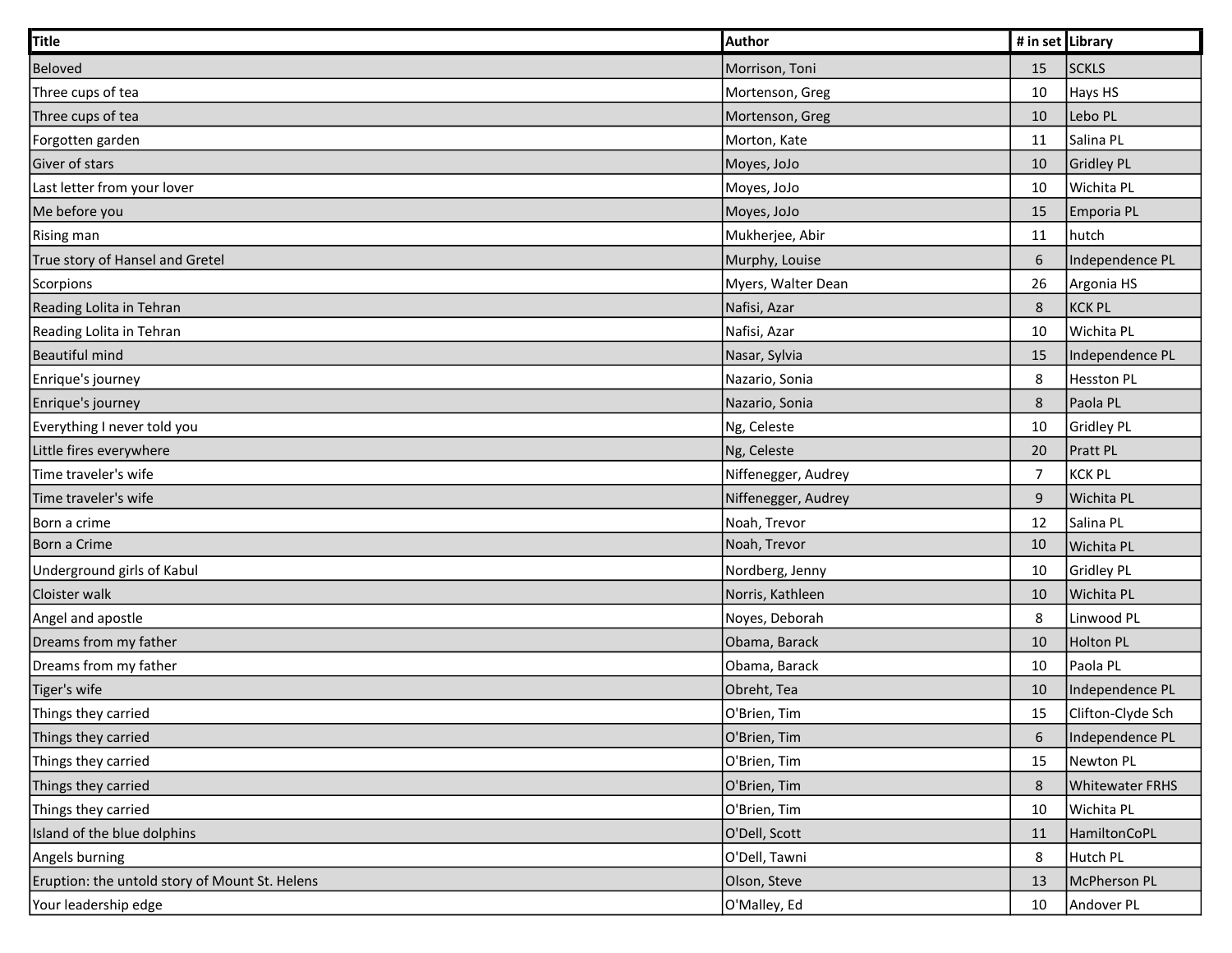| <b>Title</b>                                               | Author               | # in set Library |                      |
|------------------------------------------------------------|----------------------|------------------|----------------------|
| Odds                                                       | O'Nan, Stewart       | 11               | Wichita PL           |
| Anil's ghost                                               | Ondaatje, Michael    | 10               | Wichita PL           |
| Warlight                                                   | Ondaatje, Michael    | 15               | Emporia PL           |
| Border queen Caldwell: toughest town on the Chisholm Trail | O'Neal, Bill         | 10               | Wichita PL           |
| There There                                                | Orange, Tommy        | 10               | Wichita PL           |
| Invisible bridge                                           | Orringer, Julie      | 10               | Independence PL      |
| 1984                                                       | Orwell, George       | 10               | Ottawa PL            |
| Animal farm                                                | Orwell, George       | 10               | Ottawa PL            |
| Buddha in the attic                                        | Otsuka, Julie        | 10               | Wichita PL           |
| How to make an American quilt                              | Otto, Whitney        | 10               | Wichita PL           |
| <b>Stolen lives</b>                                        | Oufkir, Malika       | $\boldsymbol{9}$ | KCK PL               |
| Where the crawdads sing                                    | Owens, Delia         | $\overline{7}$   | <b>Burlington PL</b> |
| Art of forgetting                                          | Pagan, Camille Noe   | 10               | Wichita PL           |
| Wonder                                                     | Palacio, R.J.        | 9                | Salina PL            |
| Eragon                                                     | Paolini, Christopher | $\overline{7}$   | <b>Sterling HS</b>   |
| <b>Bleeding Kansas</b>                                     | Paretsky, Sara       | 10               | Newton PL            |
| Bring me back                                              | Paris, B.A.          | 15               | Emporia PL           |
| Baking cakes in Kigali                                     | Parkin, Gaile        | 10               | McPherson PL         |
| Baking cakes in Kigali                                     | Parkin, Gaile        | 10               | Wichita PL           |
| Learning tree                                              | Parks, Gordon        | 16               | El Dorado PL         |
| Learning tree                                              | Parks, Gordon        | 8                | Haysville PL         |
| Learning tree                                              | Parks, Gordon        | 6                | Independence PL      |
| Learning tree                                              | Parks, Gordon        | 10               | KCK PL               |
| Learning tree                                              | Parks, Gordon        | 7                | Linwood PL           |
| Learning tree                                              | Parks, Gordon        | 15               | <b>SCKLS</b>         |
| Learning tree                                              | Parks, Gordon        | 10               | Wichita PL           |
| <b>Bel canto</b>                                           | Patchett, Ann        | 10               | <b>Wichita PL</b>    |
| Commonwealth                                               | Patchett, Ann        | 20               | Pratt PL             |
| Witch and wizard                                           | Patterson, James     | 20               | <b>Wamego PL</b>     |
| <b>Beet fields</b>                                         | Paulsen, Gary        | 15               | Andover PL           |
| Harris and me                                              | Paulsen, Gary        | 20               | StJohn PL            |
| River                                                      | Paulsen, Gary        | 21               | Sterling HS          |
| Last lecture                                               | Pausch, Randy        | 10               | Wichita PL           |
| Golden trail of murder                                     | Paxson, John         | 10               | Hutch PL             |
| Framework for understanding poverty                        | Payne, Ruby K.       | 15               | McPher WaES          |
| Wind is not a river                                        | Payton, Brian        | 19               | Pratt PL             |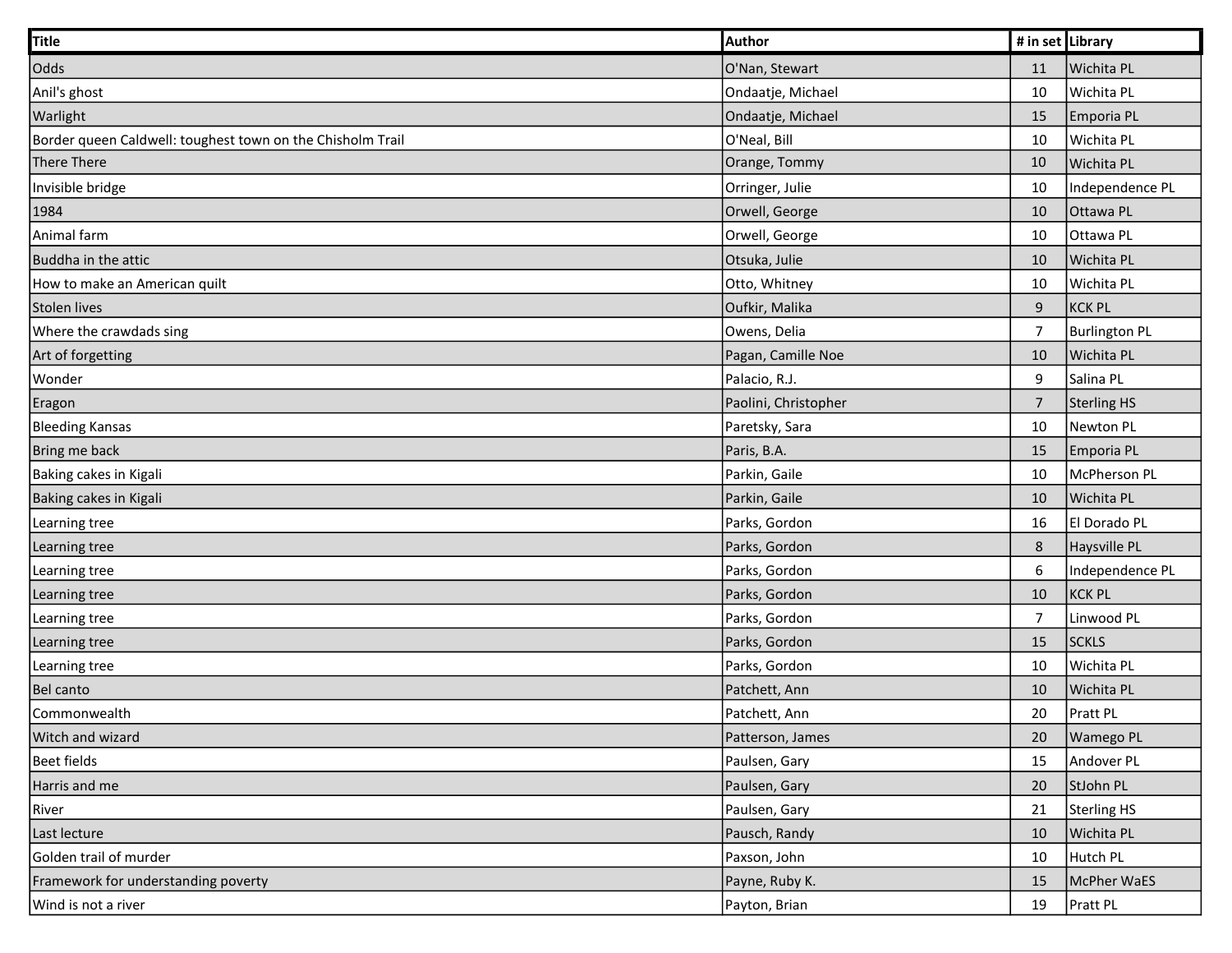| Title                                                       | <b>Author</b>        | # in set Library |                      |
|-------------------------------------------------------------|----------------------|------------------|----------------------|
| Four Perfect Pebbles: A Holocaust Story                     | Pearl, Lila          | 5                | Sterling HS          |
| Christmas cookie club                                       | Pearlman, Ann        | 6                | Independence PL      |
| Long Way from Chicago                                       | Peck, Richard        | 12               | <b>Sterling HS</b>   |
| Flim flam man                                               | Penley, Dee          | 11               | Haysville PL         |
| Story of Ty Durant                                          | Penley, Dee          | $\overline{7}$   | Haysville PL         |
| Still life                                                  | Penny, Louise        | $\overline{7}$   | Salina PL            |
| In the heart of the sea: the tragedy of the whaleship Essex | Philbrick, Nathaniel | 10               | Gridley PL           |
| In the heart of the sea: the tragedy of the whaleship Essex | Philbrick, Nathaniel | 10               | Hays HS              |
| Freak the mighty                                            | Philbrick, Rodman    | 16               | Argonia HS           |
| Ice harvest                                                 | Phillips, Scott      | 10               | Wichita PL           |
| Virgin of Small Plains                                      | Pickard, Nancy       | 15               | Argonia PL           |
| Virgin of Small Plains                                      | Pickard, Nancy       | 10               | Dodge City PL        |
| Virgin of Small Plains                                      | Pickard, Nancy       | 12               | Independence PL      |
| Virgin of Small Plains                                      | Pickard, Nancy       | 4                | Paola PL             |
| Virgin of Small Plains                                      | Pickard, Nancy       | 11               | Wichita PL           |
| Whole truth                                                 | Pickard, Nancy       | 10               | <b>Wellington PL</b> |
| Leaving time                                                | Picoult, Jodi        | 20               | <b>Pratt PL</b>      |
| My sister's keeper                                          | Picoult, Jodi        | 8                | Linwood PL           |
| My sister's keeper                                          | Picoult, Jodi        | 8                | McPherson PL         |
| My sister's keeper                                          | Picoult, Jodi        | 10               | Wichita PL           |
| Nineteen minutes                                            | Picoult, Jodi        | 6                | Emporia PL           |
| Small great things                                          | Picoult, Jodi        | 9                | McPherson PL         |
| 90 minutes in heaven                                        | Piper, Don           | 10               | ValleyCenter PL      |
| Raven (graphic novel edition)                               | Poe Edgar Allan      | 17               | Wichita PL           |
| True Grit                                                   | Portis, Charles      | 13               | Newton PL            |
| True grit                                                   | Portis, Charles      | 10               | ValleyCenter PL      |
| True grit                                                   | Portis, Charles      | 11               | Wichita PL           |
| Chosen                                                      | Potok, Chaim         | 8                | McPherson PL         |
| Julie and Julia: my year of cooking dangerously             | Powell, Julie        | $\boldsymbol{9}$ | Independence PL      |
| Julie and Julia: my year of cooking dangerously             | Powell, Julie        | 6                | Linwood PL           |
| Grass dancer                                                | Power, Susan         | 15               | <b>SCKLS</b>         |
| Rise and shine                                              | Quindlen, Anna       | $\overline{7}$   | Linwood PL           |
| Still life with breadcrumbs                                 | Quindlen, Anna       | 10               | <b>SCKLS</b>         |
| Ishmael                                                     | Quinn, Daniel        | 20               | Hays HS              |
| Imperfectionists                                            | Rachman, Tom         | $\overline{7}$   | Independence PL      |
| Imperfectionists                                            | Rachman, Tom         | 8                | Paola PL             |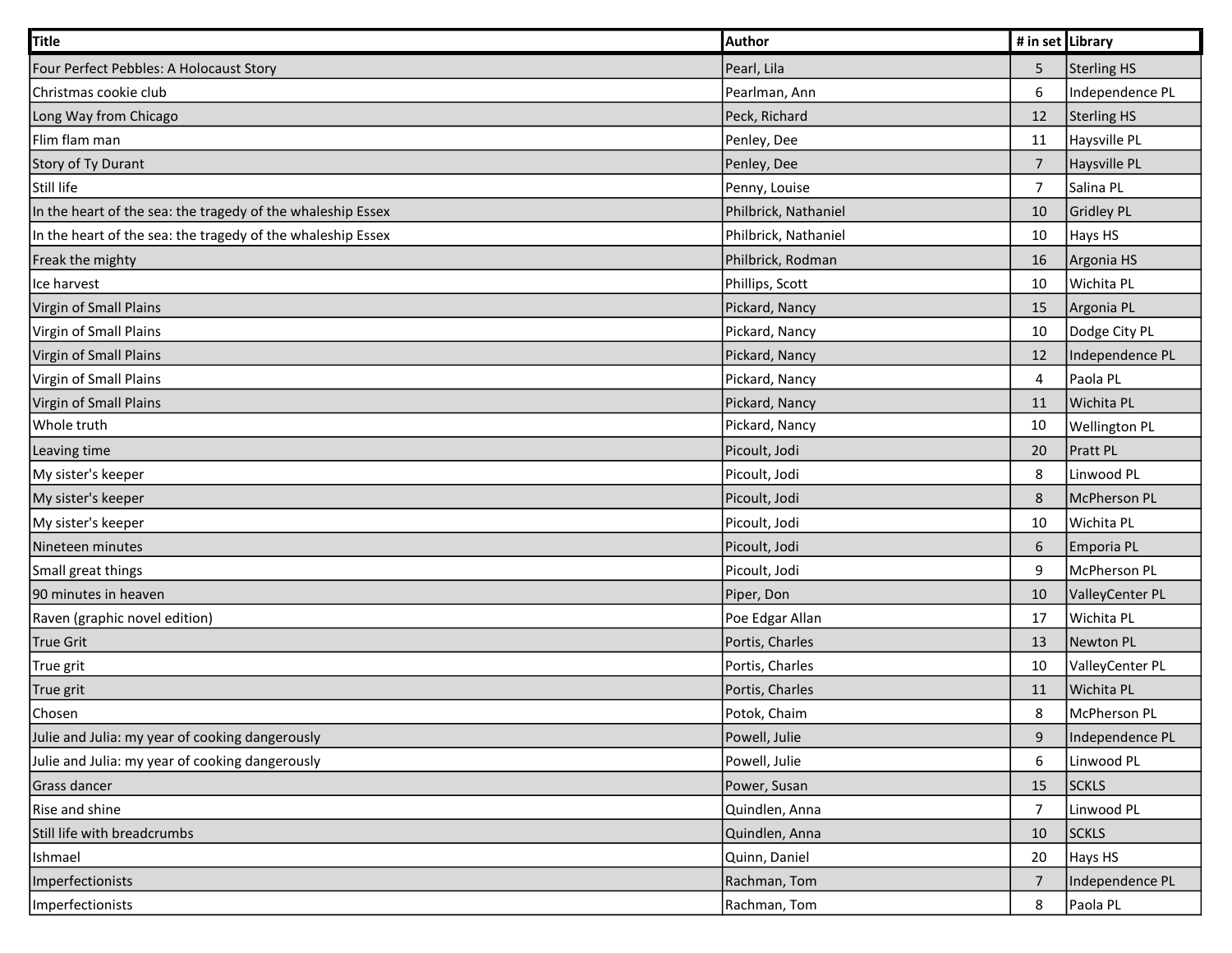| <b>Title</b>                                | Author                | # in set Library |                     |
|---------------------------------------------|-----------------------|------------------|---------------------|
| <b>Westing Game</b>                         | Raskin, Ellen         | 24               | Sterling HS         |
| Where the red fern grows                    | Rawls, Wilson         | 23               | <b>Bushton CPMS</b> |
| Memories of malice                          | Rein, R.J.            | 9                | Paola PL            |
| Quaker café                                 | Remmes, Brenda Bevan  | 10               | Gridley PL          |
| Color of light                              | Richards, Emilie      | 10               | Wichita PL          |
| Silent girls                                | Rickstad, Erid        | 8                | Hutch PL            |
| Miss Peregrine's home for peculiar children | Riggs, Ransom         | 12               | Ottawa PL           |
| Sea of Monsters                             | Riordan, Rick         | 21               | Sterling HS         |
| <b>Redeeming love</b>                       | Rivers, Francine      | 12               | Halstead PL         |
| Best Christmas pageant ever                 | Robinson, Barbara     | 6                | KiowaCoPL           |
| Best Christmas pageant ever                 | Robinson, Barbara     | 28               | McPherson PL        |
| <b>Red Mars</b>                             | Robinson, Kim Stanley | 10               | Winfield PL         |
| Gilead                                      | Robinson, Marilynne   | 5                | Emporia PL          |
| Gilead                                      | Robinson, Marilynne   | 10               | Wichita PL          |
| Lila                                        | Robinson, Marilynne   | 20               | Pratt PL            |
| In the blood                                | Robinson, Steve       | 11               | Hutch PL            |
| Lost                                        | Robothan, Michael     | 10               | Hutch PL            |
| How to eat fried worms                      | Rockwell, Thomas      | 15               | Whitewater PL       |
| Sarah's key                                 | Rosnay, Tatiana de    | 10               | Emporia PL          |
| Sarah's key                                 | Rosnay, Tatiana de    | 12               | Independence PL     |
| Holy island                                 | Ross, L.J.            | 6                | Hutch PL            |
| American pastoral                           | Roth, Philip          | 10               | Wichita PL          |
| Eleanor & Park                              | Rowell, Rainbow       | 10               | <b>SCKLS</b>        |
| Harry Potter and the sorcerer's stone       | Rowling, J.K.         | 15               | <b>Hesston PL</b>   |
| Tales of Beedle the Bard                    | Rowling, J.K.         | 22               | Hutch PHMS          |
| Bent Road                                   | Roy, Lori             | 11               | Salina PL           |
| Shanghai shadows                            | Ruby, Lois            | 15               | Argonia PL          |
| Doc                                         | Russell, Mary Doria   | 10               | Wichita PL          |
| <b>Empire Falls</b>                         | Russo, Richard        | 6                | Linwood PL          |
| Hermit                                      | Rydahl, Thomas        | 9                | Hutch PL            |
| Holes                                       | Sachar, Louis         | 15               | <b>SCKLS</b>        |
| Contact                                     | Sagan, Carl           | 10               | Winfield PL         |
| You've come a long way maybe                | Sanchez, Leslie       | 10               | Wichita PL          |
| Alcatraz vs the evil librarians             | Sanderson, Brandon    | 20               | Hesston PL          |
| Steelheart                                  | Sanderson, Brandon    | 15               | <b>Ellsworth PL</b> |
| Extreme prey                                | Sandford, John        | 10               | Wichita PL          |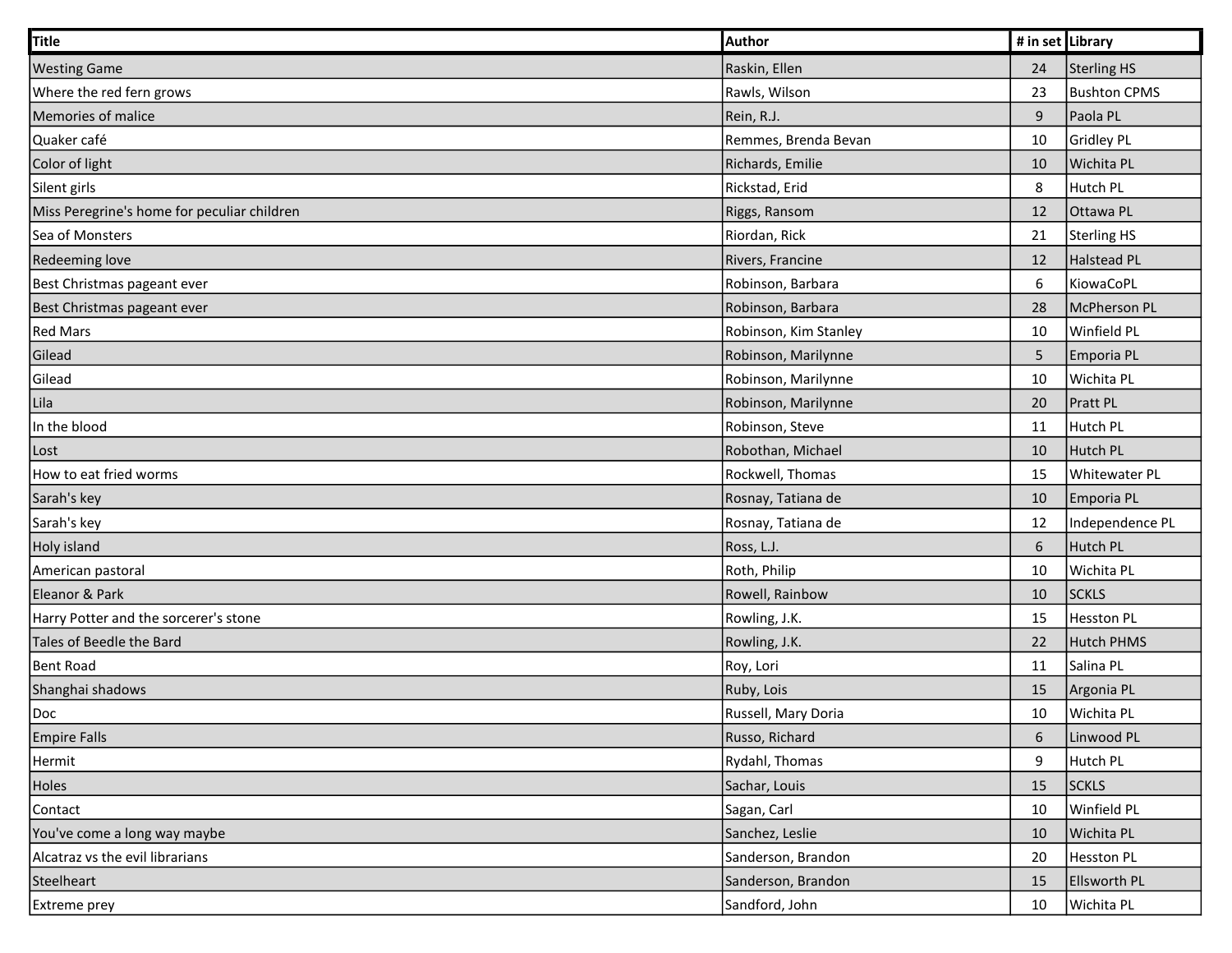| Title                                         | Author                 | # in set Library |                      |
|-----------------------------------------------|------------------------|------------------|----------------------|
| Light we lost                                 | Santopolo, Jill        | 15               | Emporia PL           |
| Katy's new world                              | Sawyer, Kim Vogel      | $\overline{5}$   | KiowaCoPL            |
| Gaudy night                                   | Sayers, Dorothy L.     | 13               | <b>SCKLS</b>         |
| Last moon dancing                             | Schmidt, Monique Maria | 10               | Wichita PL           |
| End of your life book club                    | Schwalbe, Will         | 11               | <b>Whitewater PL</b> |
| Guys read: true stories                       | Scieszka, John         | 20               | Ottawa PL            |
| Lovely bones                                  | Sebold, Alice          | 10               | Wichita PL           |
| Snow Flower and the secret fan                | See, Lisa              | 10               | Wichita PL           |
| My ruby slippers: the road back to Kansas     | Seeley, Tracy          | 10               | Wichita PL           |
| Grasslands                                    | Seely, Deb             | 15               | Wichita PL           |
| Where'd you go, Bernadette                    | Semple, Maria          | 15               | Emporia PL           |
| Thirteenth tale                               | Setterfield, Diane     | 8                | Emporia PL           |
| Thirteenth tale                               | Setterfield, Diane     | 10               | Hutch PL             |
| Rumspringa: to be or not to be Amish          | Shachtman, Tom         | 10               | Wichita PL           |
| Guernsey Literary and Potato Peel Pie Society | Shaffer, Mary Ann      | 10               | Emporia PL           |
| Guernsey Literary and Potato Peel Pie Society | Shaffer, Mary Ann      | $\overline{5}$   | Independence PL      |
| Guernsey Literary and Potato Peel Pie Society | Shaffer, Mary Ann      | 10               | Wichita PL           |
| Midsummer Night's Dream                       | Shakespeare, William   | 49               | Sterling HS          |
| Winter's tale                                 | Shakespeare, William   | 18               | Dodge City PL        |
| Much Ado About Nothing                        | Shakespeare, William   | 26               | Sterling HS          |
| Art forger                                    | Shapiro, B.A.          | 10               | Wichita PL           |
| Women in the castle                           | Shattuck, Jessica      | 15               | Emporia PL           |
| Frankenstein                                  | Shelley, Mary          | $\overline{7}$   | <b>KCK PL</b>        |
| Frankenstein                                  | Shelley, Mary          | 9                | <b>Wellington PL</b> |
| Cracked spine                                 | Shelton, Paige         | $\bf 8$          | Hutch PL             |
| Unless                                        | Shields, Carol         | 10               | Wichita PL           |
| Please look after Mom                         | Shin, Kyung-Sook       | 10               | Wichita PL           |
| Eating heaven                                 | Shortridge, Jennie     | 6                | Linwood PL           |
| Pilot's wife                                  | Shreve, Anita          | 15               | <b>SCKLS</b>         |
| Stars are fire                                | Shreve, Anita          | 12               | Emporia PL           |
| Major Pettigrew's last stand                  | Simonson, Helen        | $\,8\,$          | Independence PL      |
| Major Pettigrew's last stand                  | Simonson, Helen        | 10               | Wichita PL           |
| Rosie project                                 | Simsion, Graeme        | 15               | Emporia PL           |
| Sisterland                                    | Sittenfeld, Curtis     | 10               | Wichita PL           |
| Immortal life of Henrietta Lacks              | Skloot, Rebecca        | 10               | Independence PL      |
| Immortal life of Henrietta Lacks              | Skloot, Rebecca        | 10               | Wichita PL           |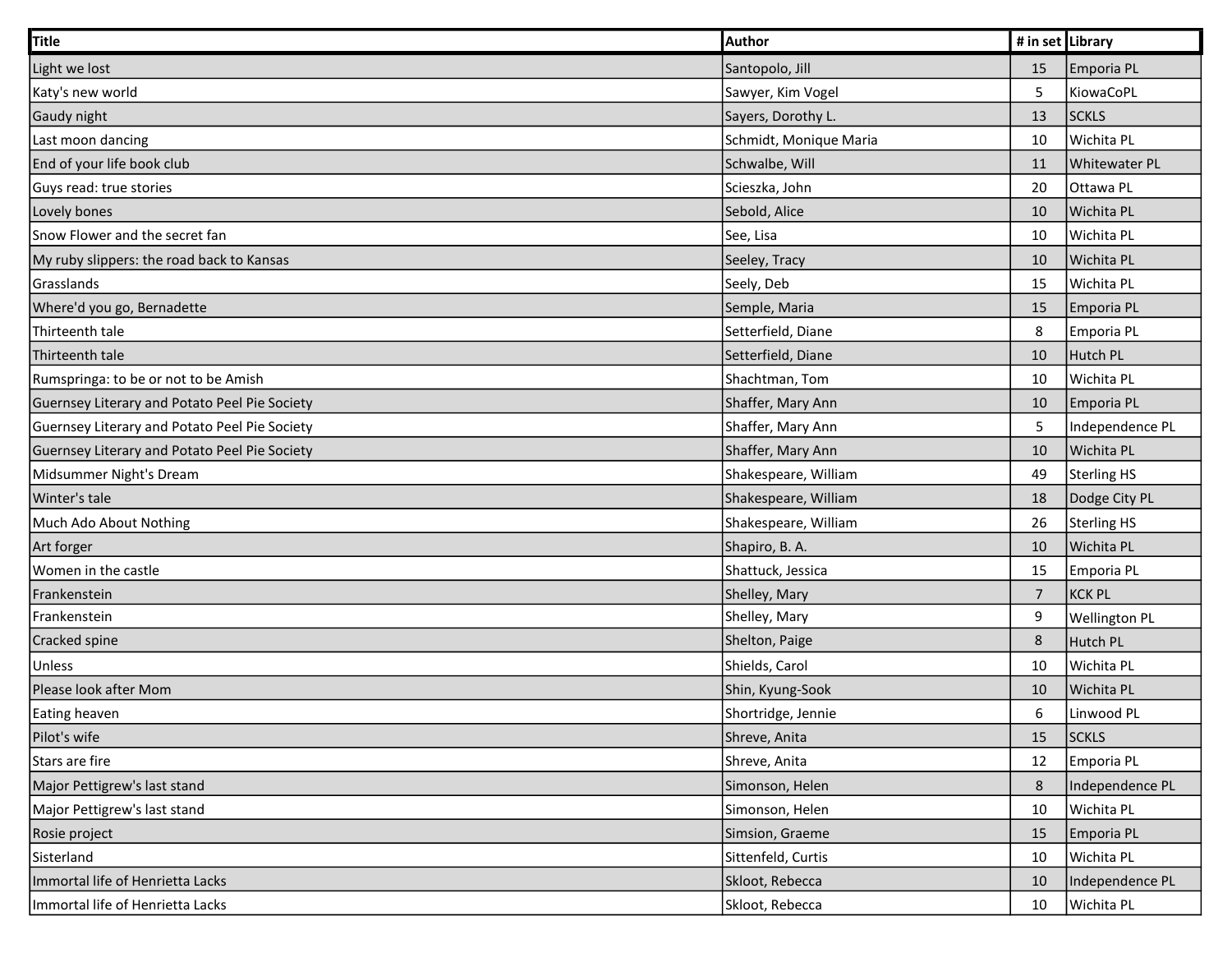| Title                                                                               | Author                   | # in set Library |                      |
|-------------------------------------------------------------------------------------|--------------------------|------------------|----------------------|
| Heartland: a memoir of working hard and being broke in the richest country on earth | Smarsh, Sarah            | 5                | <b>SCKLS</b>         |
| All true travels and adventures of Lidie Newton                                     | Smiley, Jane             | 10               | Wichita PL           |
| Some luck                                                                           | Smiley, Jane             | 10               | Wichita PL           |
| Grasshopper Thief                                                                   | Smith, Andrew            | 12               | <b>Wellington PL</b> |
| Tree grows in Brooklyn                                                              | Smith, Betty             | $\overline{7}$   | KCK PL               |
| Tree grows in Brooklyn                                                              | Smith, Betty             | 10               | Wichita PL           |
| I capture the castle                                                                | Smith, Dodie             | 10               | Wichita PL           |
| Last painting of Sara De Vos                                                        | Smith, Dominic           | 19               | Pratt PL             |
| Peak                                                                                | Smith, Roland            | 6                | Sterling HS          |
| White teeth                                                                         | Smith, Zadie             | 10               | Wichita PL           |
| Next thing on my list                                                               | Smolinski, Jill          | 8                | Independence PL      |
| Longitude                                                                           | Sobel, Dava              | 10               | Wichita PL           |
| Rescue                                                                              | Sparks, Nicholas         | 5                | Linwood PL           |
| Witch of Blackbird Pond                                                             | Speare, Elizabeth George | 12               | Ottawa PL            |
| Maus: a survivor's tale                                                             | Spiegelman, Art          | 10               | Wichita PL           |
| Maniac Magee                                                                        | Spinelli, Jerry          | 12               | Ottawa PL            |
| Stargirl                                                                            | Spinelli, Jerry          | 9                | Sterling HS          |
| Outcasts united                                                                     | St John, Warren          | 8                | Hesston PL           |
| Though not dead                                                                     | Stabenow, Dana           | 6                | Hutch PL             |
| Light between oceans                                                                | Stedman, ML              | 9                | Pratt PL             |
| Light between oceans                                                                | Stedman, ML              | 10               | Wichita PL           |
| Light between oceans                                                                | Stedman, ML              | 10               | Winfield PL          |
| Art of racing in the rain                                                           | Stein, Garth             | 14               | Emporia PL           |
| Art of racing in the rain                                                           | Stein, Garth             | 6                | Independence PL      |
| Grapes of wrath                                                                     | Steinbeck, John          | 20               | Independence PL      |
| Grapes of wrath                                                                     | Steinbeck, John          | 10               | Wichita PL           |
| <b>Grapes of Wrath</b>                                                              | Steinbeck, John          | 42               | Sterling HS          |
| Dress codes for small towns                                                         | Stevens, Courtney C      | 10               | Emporia PL           |
| <b>Just Mercy</b>                                                                   | Stevenson, Bryan         | $\bf 8$          | McPherson PL         |
| Just Mercy                                                                          | Stevenson, Bryan         | 15               | Wichita PL           |
| Help                                                                                | Stockett, Kathryn        | 6                | Independence PL      |
| Help                                                                                | Stockett, Kathryn        | 10               | McPherson PL         |
| Help                                                                                | Stockett, Kathryn        | 11               | Wichita PL           |
| Blue bottle club                                                                    | Stokes, Penelope J.      | 10               | Wichita PL           |
| Kitchens of the great Midwest                                                       | Stradal, J. Ryan         | 10               | Emporia PL           |
| I have a bad feeling about this                                                     | Strand, Jeff             | 20               | Hillsboro PL         |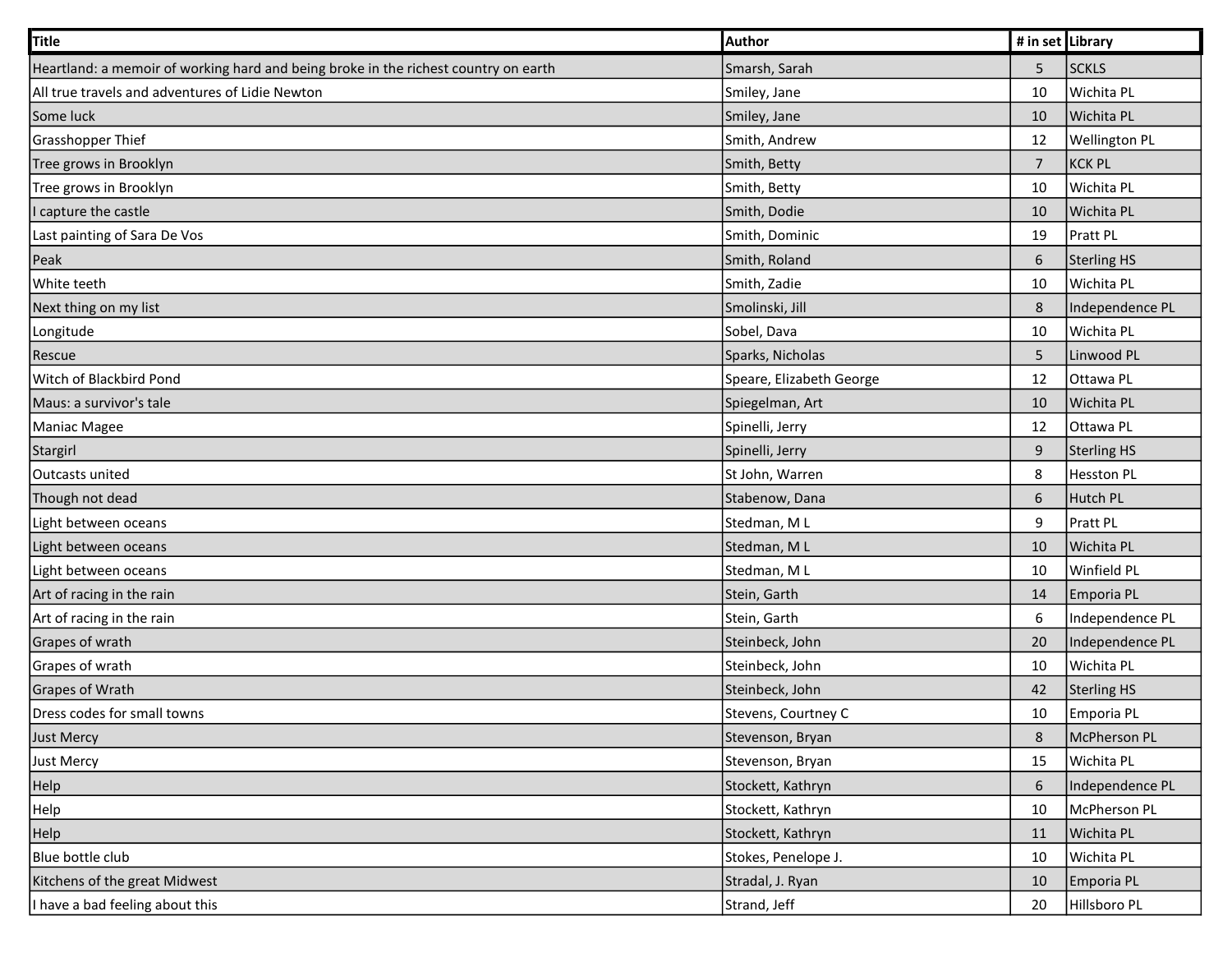| Title                                                                          | <b>Author</b>         | # in set Library |                      |
|--------------------------------------------------------------------------------|-----------------------|------------------|----------------------|
| Pioneer women: voices from the Kansas frontier                                 | Stratton, Joanna      | 8                | Emporia PL           |
| Wild                                                                           | Strayed, Cheryl       | 12               | Paola PL             |
| Wild: from lost to found on the Pacific Crest Trail                            | Strayed, Cheryl       | 10               | Emporia PL           |
| Wild: from lost to found on the Pacific Crest Trail                            | Strayed, Cheryl       | 10               | Wichita PL           |
| Olive Kitteridge                                                               | Strout, Elizabeth     | 8                | Salina PL            |
| Maine: a novel                                                                 | Sullivan, J Courtney  | 10               | Wichita PL           |
| Girl with a clock for a heart                                                  | Swanson, Peter        | 11               | Hutch PL             |
| See also murder                                                                | Sweazy, Larry D.      | 8                | Hutch PL             |
| Bonesetter's daughter                                                          | Tan, Amy              | 10               | Wichita PL           |
| Joy luck club                                                                  | Tan, Amy              | 10               | Ottawa PL            |
| Abandoned and forgotten: an orphan girl's tale of survival during World War II | Tannehill, Evelyne    | 10               | Whitewater PL        |
| Goldfinch                                                                      | Tartt, Donna          | 15               | Peabody PL           |
| Irish country doctor                                                           | Taylor, Patrick       | $\,8\,$          | McPherson PL         |
| My grandfather would have shot me                                              | Teege, Jennifer       | 10               | Wichita PL           |
| Hard times: an oral history of the Great Depression                            | Terkel, Studs         | 10               | Independence PL      |
| Daughter of time                                                               | Tey, Josephine        | 15               | <b>SCKLS</b>         |
| Hate u give                                                                    | Thomas, Angie         | 12               | Salina PL            |
| Hate u give                                                                    | Thomas, Angie         | 10               | Wichita PL           |
| Some danger involved                                                           | Thomas, Will          | 8                | Hutch PL             |
| Girl from Felony Bay                                                           | Thompson, J.E.        | 8                | Moundridge PL        |
| Plant them deep                                                                | Thurlo, Aimee & David | 12               | Hutch PL             |
| Kiss the ground                                                                | Tickell, Josh         | 20               | Pratt PL             |
| My thoughts be bloody                                                          | Titone, Nora          | 12               | <b>Wellington PL</b> |
| Brooklyn                                                                       | Toibin, Colm          | 10               | Gridley PL           |
| Hobbit                                                                         | Tolkien, J.R.R.       | 9                | Independence PL      |
| Mole people                                                                    | Toth, Jennifer        | 10               | Paola PL             |
| Gentleman in Moscow                                                            | Towles, Amor          | 10               | Wichita PL           |
| Tongues on fire                                                                | Towne, Joseph W.      | 15               | Louisburg PL         |
| Afterlives of trees                                                            | Townley, Wyatt        | $\boldsymbol{9}$ | Ellinwood Lib        |
| <b>Big Stone Gap</b>                                                           | Trigiani, Adriana     | 10               | Wichita PL           |
| This is where I leave you                                                      | Tropper, Jonathan     | 10               | Gridley PL           |
| Women of the Silk                                                              | Tsukiyama, Gail       | $\overline{7}$   | Paola PL             |
| These is my words                                                              | <b>Turner, Nancy</b>  | 10               | McPherson PL         |
| These is my words                                                              | Turner, Nancy         | 10               | Salina PL            |
| Adventures of Huckleberry Finn                                                 | Twain, Mark           | 14               | Louisburg PL         |
| Adventures of Huckleberry Finn                                                 | Twain, Mark           | 10               | Ottawa PL            |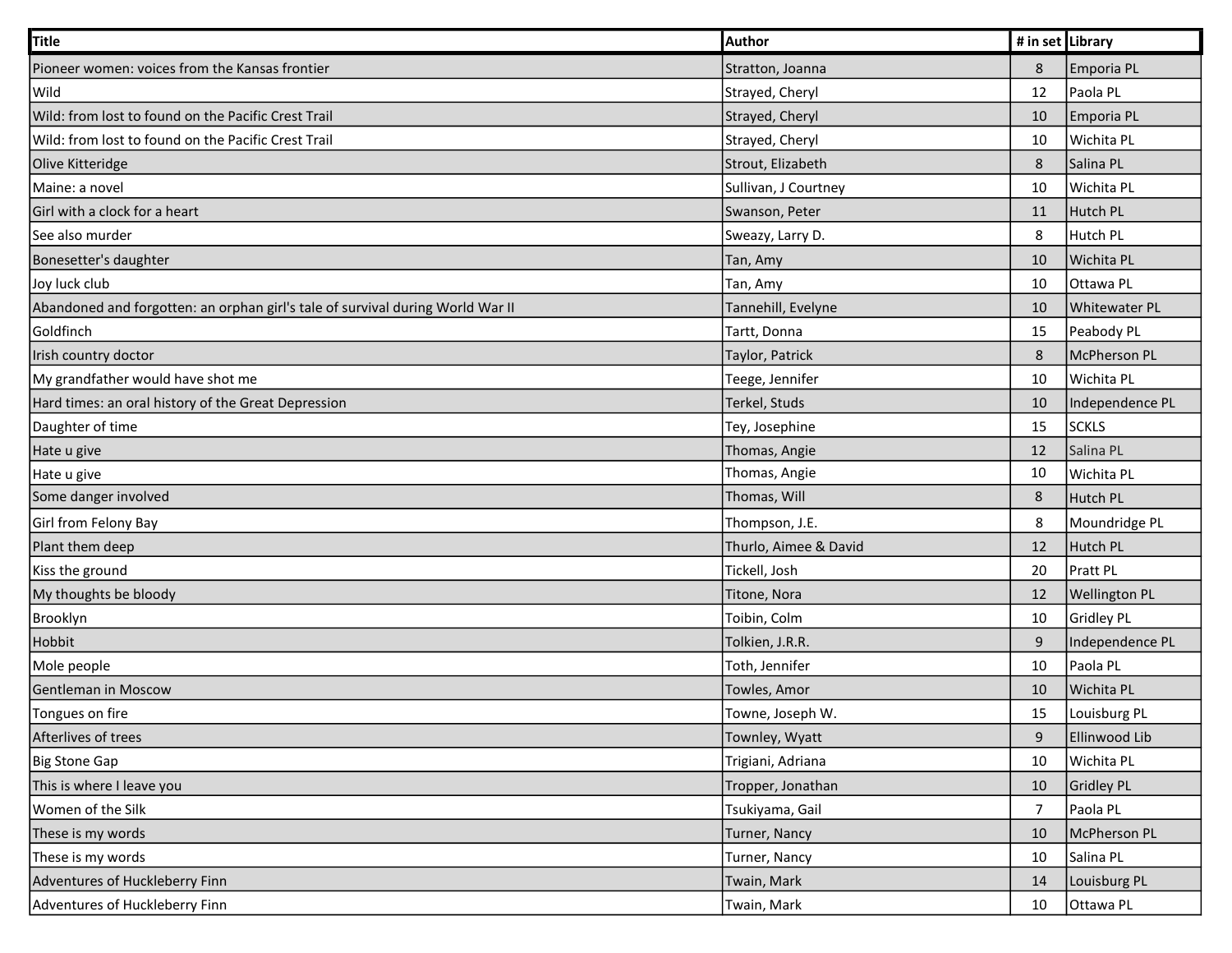| Title                                        | Author                    | # in set Library |                      |
|----------------------------------------------|---------------------------|------------------|----------------------|
| Connecticut Yankee in King Arthur's court    | Twain, Mark               | 5                | Independence PL      |
| Vinegar girl: the taming of the shrew retold | Tyler, Anne               | 8                | Emporia PL           |
| Vinegar girl: the taming of the shrew retold | Tyler, Anne               | 10               | Wichita PL           |
| Space between us                             | Umrigar, Thrity N         | 10               | Wichita PL           |
| Into the beautiful north                     | Urrea, Luis               | 10               | Wichita PL           |
| Into the Beautiful North                     | Urrea, Luis Alberto       | 12               | Newton PL            |
| Flipped                                      | Van Draanen, Wendelin     | 16               | Sterling HS          |
| Hillbilly elegy                              | Vance, J.D.               | 12               | Salina PL            |
| <b>Hillbilly elegy</b>                       | Vance, J.D.               | 15               | Emporia PL           |
| Hillbilly elegy                              | Vance, J.D.               | 9                | McPherson PL         |
| <b>Hillbilly Elegy</b>                       | Vance, J.D.               | 10               | Wichita PL           |
| Moon over Manifest                           | Vanderpool, Clare         | 10               | Emporia PL           |
| Illuminator                                  | Vantrease, Brenda Rickman | 18               | Augusta PL           |
| Think of a number                            | Verdon, John              | 10               | <b>Wellington PL</b> |
| Cutting for stone                            | Verghese, Abraham         | 4                | Independence PL      |
| Snow melts in spring                         | Vogts, Deborah            | 6                | Independence PL      |
| Age of miracles                              | Walker, Karen Thompson    | 10               | <b>Wellington PL</b> |
| <b>Trapped in Death Cave</b>                 | Wallace, Bill             | 12               | Ottawa PL            |
| Glass castle                                 | Walls, Jeannette          | 10               | Hays HS              |
| Glass castle                                 | Walls, Jeannette          | 5                | Linwood PL           |
| Glass castle                                 | Walls, Jeannette          | 12               | McPherson PL         |
| Half-broke horses                            | Walls, Jeannette          | 10               | Wichita PL           |
| Silver star                                  | Walls, Jeannette          | 10               | Gridley PL           |
| <b>Egyptian</b>                              | Waltari, Mika             | 5                | Independence PL      |
| <b>Beautiful ruins</b>                       | Walter, Jess              | 10               | Wichita PL           |
| Woman in Cabin 10                            | Ware, Ruth                | $\overline{7}$   | Hutch PL             |
| <b>Surviving Hitler</b>                      | Warren, Andrea            | 10               | Pratt PL             |
| Let him go                                   | Watson, Larry             | 12               | Gridley PL           |
| Before I go to sleep                         | Watson, SJ                | 11               | <b>Burlington PL</b> |
| Left for dead                                | Weathers, Beck            | 10               | Gridley PL           |
| So B. It                                     | Weeks, Sarah              | $\overline{7}$   | Sterling HS          |
| Martian                                      | Weir, Andy                | 10               | Winfield PL          |
| Orchard                                      | Weir, Theresa             | 5                | McPherson PL         |
| <b>Uglies</b>                                | Westerfeld, Scott         | 8                | Hutch PHMS           |
| Educated: A Memoir                           | Westover, Tara            | 10               | <b>Burlington PL</b> |
| Educated: A Memoir                           | Westover, Tara            | 10               | Wichita PL           |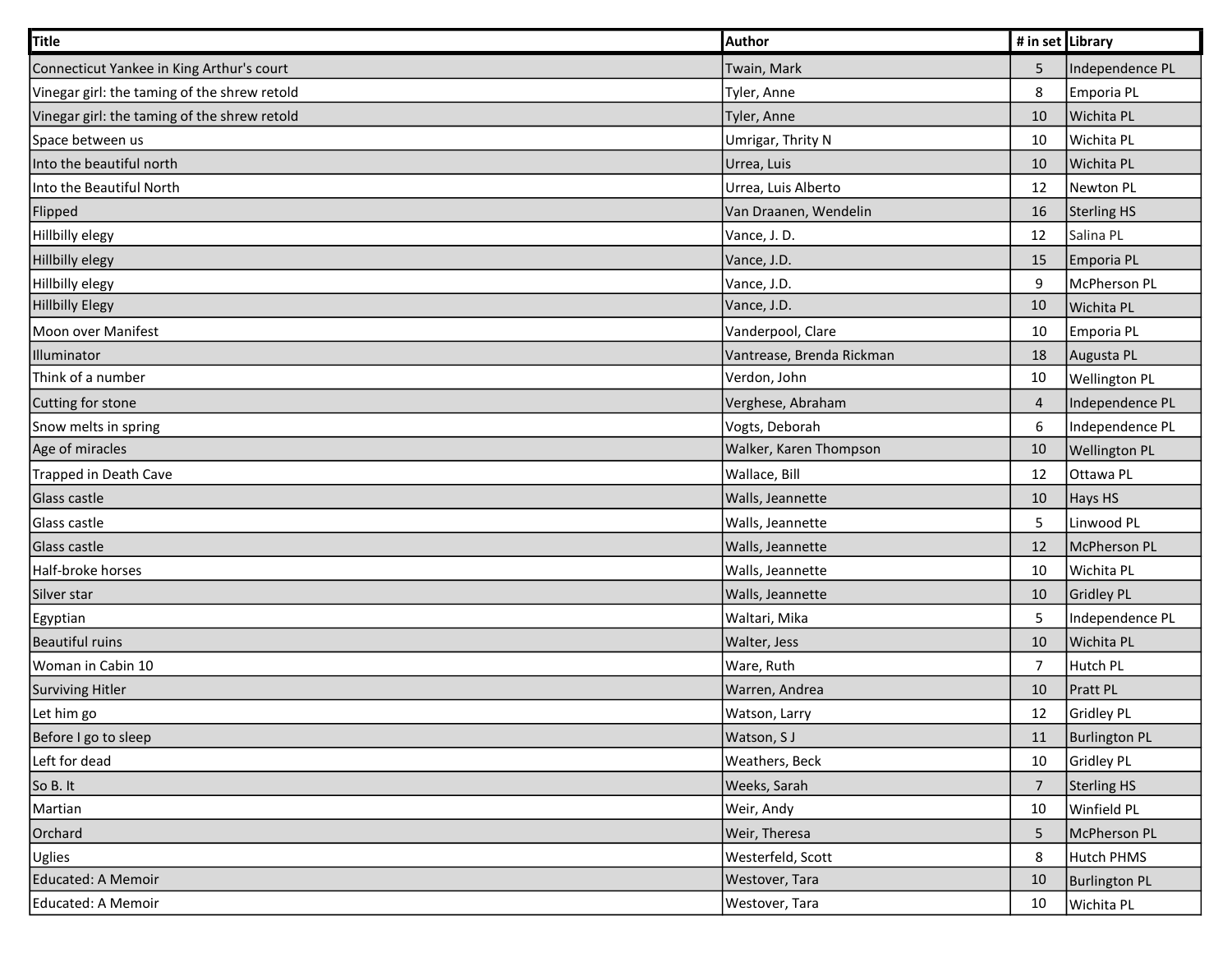| <b>Title</b>                         | Author                | # in set Library |                   |
|--------------------------------------|-----------------------|------------------|-------------------|
| <b>Ethan Frome</b>                   | Wharton, Edith        | 10               | Wichita PL        |
| Listening for lions                  | Whelan, Gloria        | 15               | McPherson PL      |
| On folly beach                       | White, Karen          | 10               | Wichita PL        |
| Underground railroad                 | Whitehead, Colson     | 10               | Salina PL         |
| Underground railroad                 | Whitehead, Colson     | 10               | Wichita PL        |
| Night                                | Wiesel, Elie          | $\overline{7}$   | Independence PL   |
| Night                                | Wiesel, Elie          | 10               | Linwood PL        |
| Night                                | Wiesel, Elie          | $\mathbf{3}$     | Paola PL          |
| Night                                | Wiesel, Elie          | 35               | Sterling HS       |
| Little house in the big woods        | Wilder, Laura Ingalls | 15               | McPherson PL      |
| Professor and the madman             | Winchester, Simon     | $\,8\,$          | Independence PL   |
| Professor and the madman             | Winchester, Simon     | 10               | Wichita PL        |
| <b>Before We Were Yours</b>          | Wingate, Lisa         | 10               | Wichita PL        |
| <b>Tending roses</b>                 | Wingate, Lisa         | 5                | Independence PL   |
| Maisie Dobbs                         | Winspear, Jacqueline  | $\overline{7}$   | Pratt PL          |
| Maisie Dobbs                         | Winspear, Jacqueline  | 14               | <b>SCKLS</b>      |
| <b>Right stuff</b>                   | Wolfe, Tom            | 10               | Winfield PL       |
| Old school                           | Wolff, Tobias         | $\overline{7}$   | KCK PL            |
| Maid's version                       | Woodrell, Daniel      | 10               | Lebo PL           |
| Room of one's own                    | Woolf, Virgina        | 13               | <b>SCKLS</b>      |
| Rent collector                       | Wright, Cameron Steve | 12               | Paola PL          |
| Story of Edgar Sawtelle              | Wroblewski, David     | 10               | Wichita PL        |
| Box children                         | Wyse, Sharon          | 15               | <b>SCKLS</b>      |
| 5th wave                             | Yancey, Richard       | 12               | Clifton-Clyde Sch |
| Monstrumologist: William James Henry | Yancey, Richard       | 14               | Hays HS           |
| Latehomecomer                        | Yang, Kao Kalia       | 10               | Wichita PL        |
| <b>Bread givers</b>                  | Yezierska, Anzia      | 10               | Wichita PL        |
| Moon butter route                    | Yoho, Max             | 19               | Haysville PL      |
| Shack                                | Young, William Paul   | 10               | Louisburg PL      |
| Shack                                | Young, William Paul   | 10               | Moundridge PL     |
| Shack                                | Young, William Paul   | $\boldsymbol{6}$ | ValleyCenter PL   |
| Shack                                | Young, William Paul   | 10               | Wichita PL        |
| am Malala                            | Yousafzai, Malala     | 15               | Emporia PL        |
| am Malala                            | Yousafzai, Malala     | 10               | <b>SCKLS</b>      |
| Shadow of the wind                   | Zafon, Carlos         | 11               | Independence PL   |
| Storied Life of A.J. Fickery, The    | Zevin, Gabrielle      | 8                | Paola PL          |